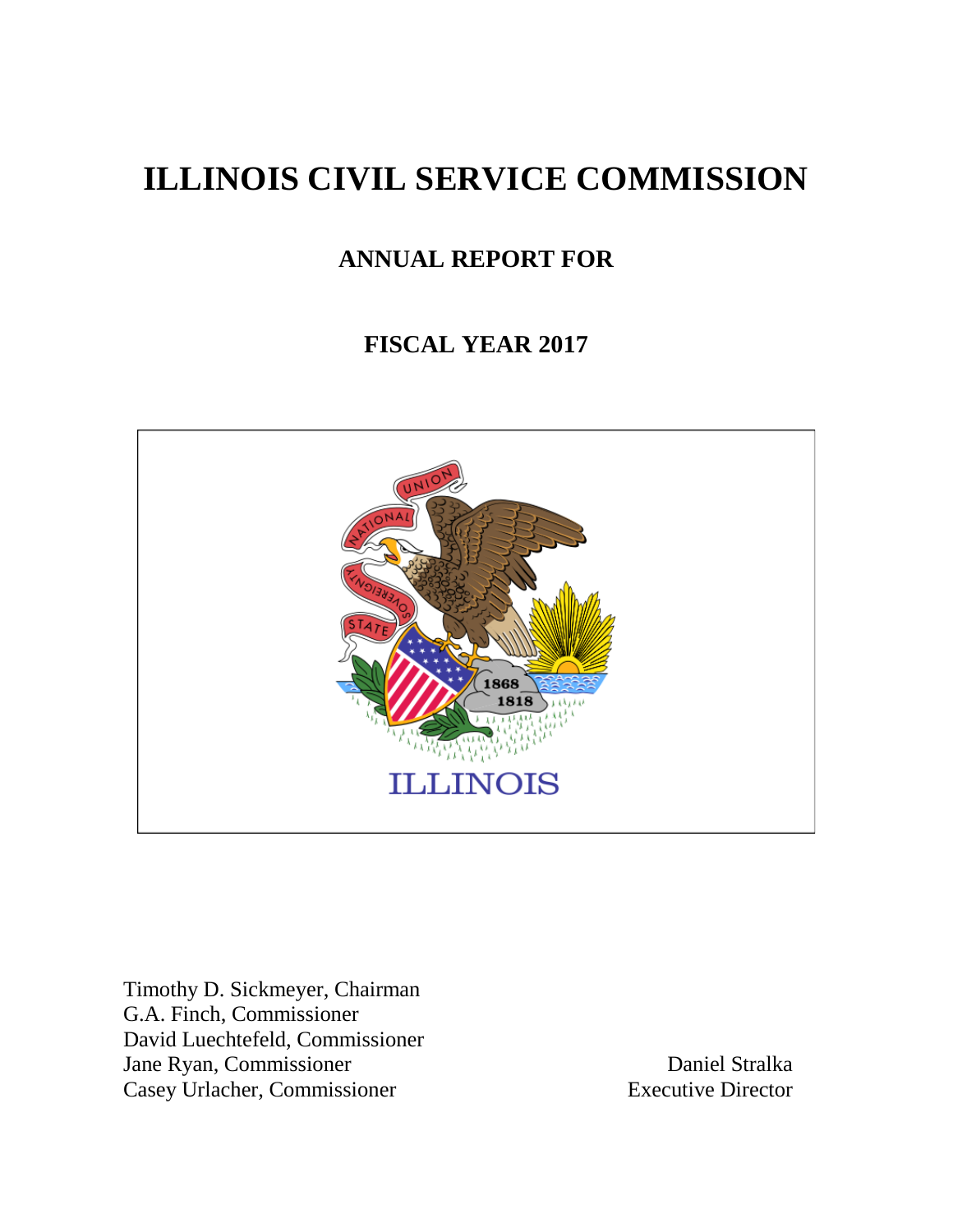

**State of Illinois CIVIL SERVICE COMMISSION 607 East Adams Street, Suite 801 Springfield, IL 62701 PHONE (217) 782-7373 FAX (217) 524-3706 TTY (888) 261-2819 www.illinois.gov/icsc**

**Timothy D. Sickmeyer CHAIRMAN**

**COMMISSIONERS G.A. Finch David Luechtefeld Jane Ryan Casey Urlacher**

October 19, 2017

Governor Bruce Rauner State of Illinois Springfield, Illinois 62706

**Daniel Stralka EXECUTIVE DIRECTOR**

Dear Governor Rauner:

We submit this report to you, to the members of the General Assembly, and to the citizens of Illinois. It is the Commission's 105th Annual Report and covers the period of July 1, 2016 through June 30, 2017. In this report we have set forth both our responsibilities and accomplishments.

We appreciate the support and encouragement you have given us as we endeavor to carry out the requirements of the Illinois Personnel Code with the goal of providing the citizens of Illinois with a system of personnel administration based on merit principles and scientific method.

Respectfully submitted,

Twothy

Timothy D. Sickmeyer, Chairman

David Luechtefeld, Commissioner

G.A. Finch, Commissioner

ane Ryan, Commissioner

Casey Urlacher, Commissioner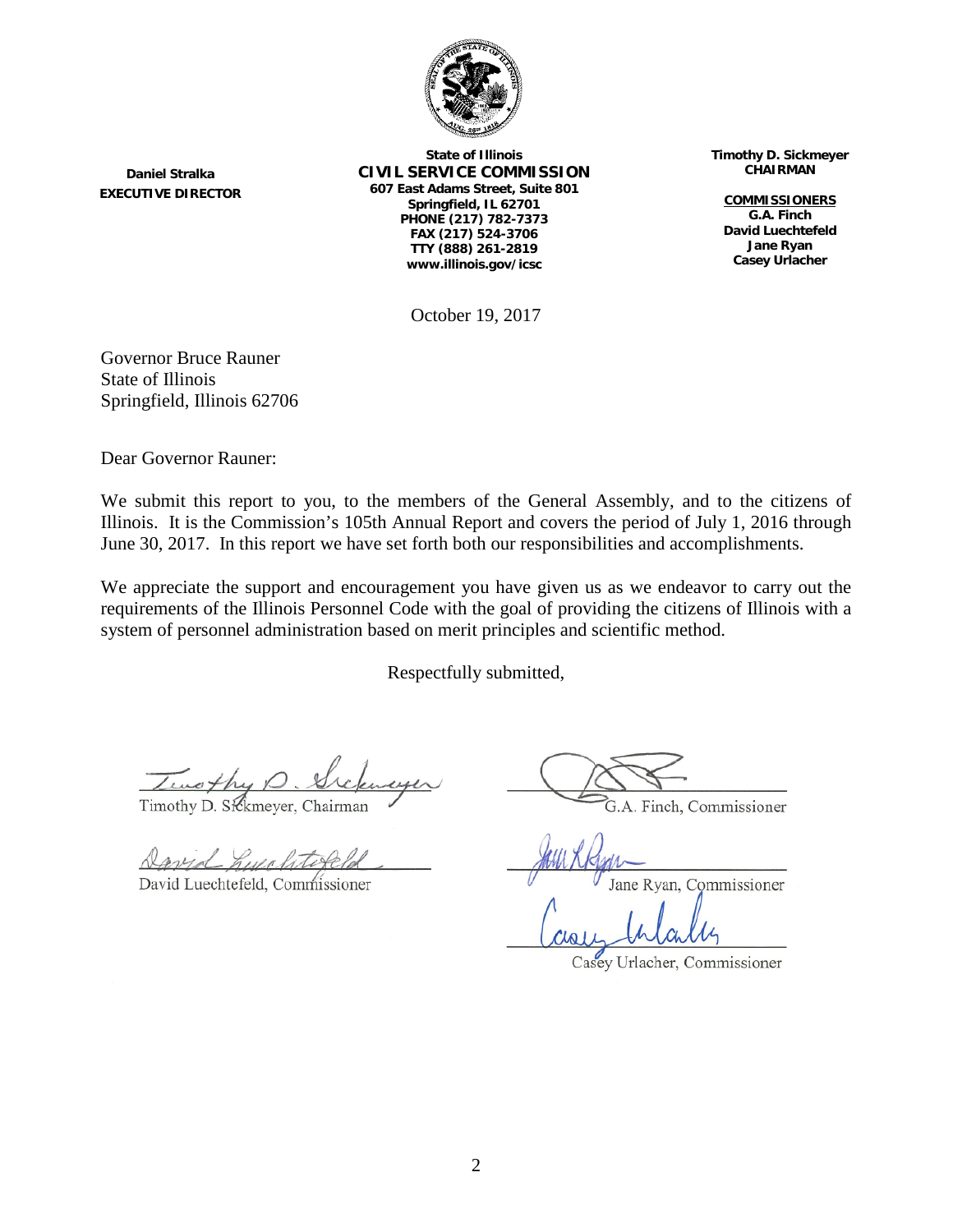# **TABLE OF CONTENTS**

# Page Number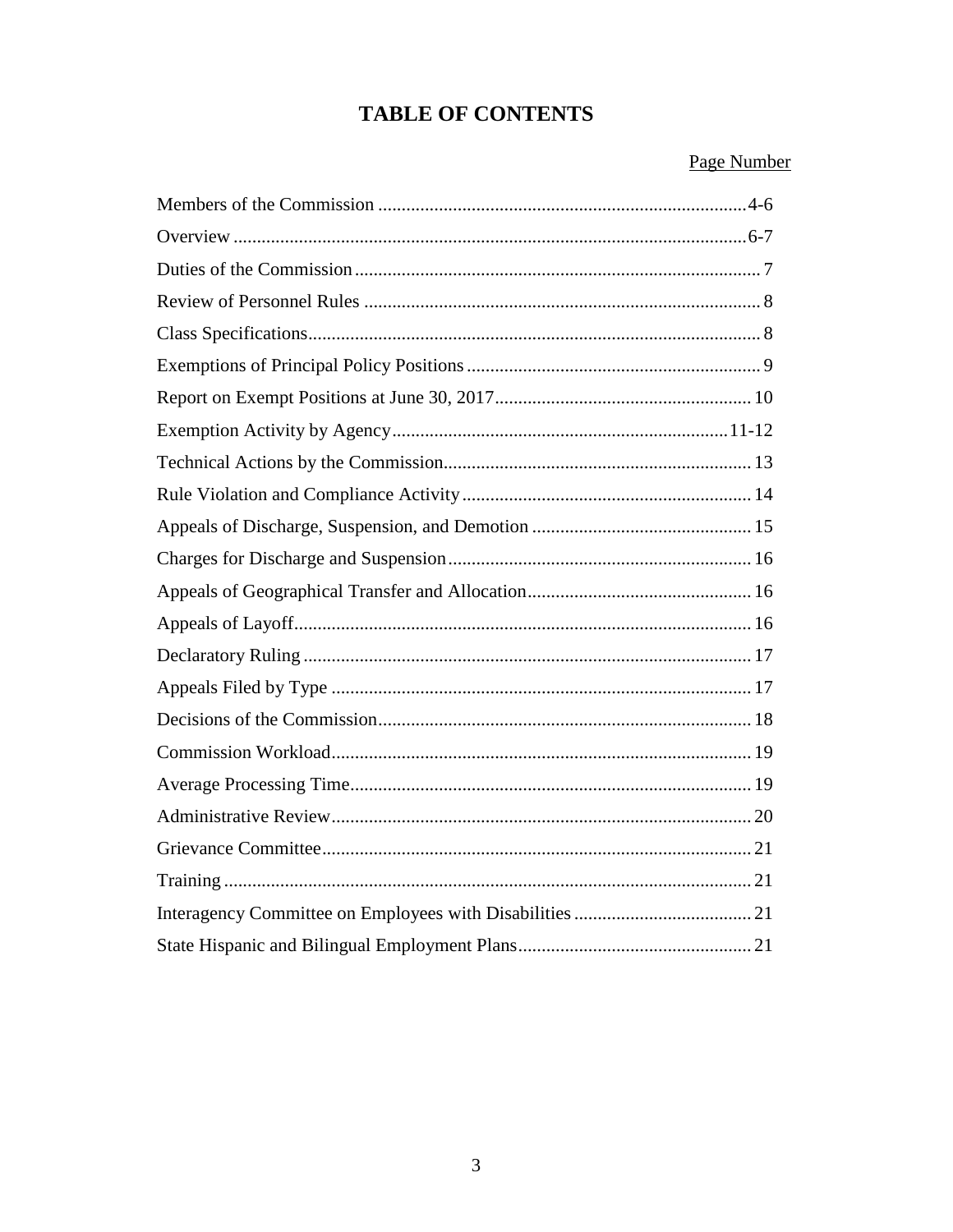### **MEMBERS OF THE COMMISSION**

The members of the Civil Service Commission are appointed for a period of six years.

| Name                            | <b>Term Expires</b> |
|---------------------------------|---------------------|
| Timothy D. Sickmeyer, Chairman  | March 1, 2023       |
| G.A. Finch, Commissioner        | March 1, 2021       |
| David Luechtefeld, Commissioner | March 1, 2023       |
| Jane Ryan, Commissioner         | March 1, 2019       |
| Casey Urlacher, Commissioner    | March 1, 2023       |

### **Timothy D. Sickmeyer**

Timothy D. Sickmeyer is a retired 28-year veteran of the Illinois Conservation Police. A graduate of Shawnee College, Mr. Sickmeyer served as a waterfowl technician with the (former) Department of Conservation. He then joined the Office of Law Enforcement. Starting as a field officer, he rose through the ranks to be Chief of the Division of Investigations of the Department of Natural Resources where he oversaw a team of field investigators and support staff. During this tenure, he planned and directed numerous undercover operations and large scale investigations including employment related investigations. Mr. Sickmeyer was trained in the Rutan interview process while at the Department and participated in the hiring and promotion of State employees in accordance with the Personnel Code. He received numerous merit awards and commendations throughout his career. Upon his retirement in 2010, Mr. Sickmeyer served as a contract lobbyist for the Conservation Police Lodge and the Illinois Trappers Association.

Mr. Sickmeyer grew up in Chester, Illinois and now lives in rural Mason County along with his wife where he serves as an elder in his church, helping and ministering to others. He is a sworn deputy sheriff for the Mason County Sheriff's Department, serving as needed. He has two grown children along with one grandchild and remains an avid outdoorsman

# **G.A. Finch**

G. A. Finch, a business attorney and an executive employment/compensation counsel, is a Partner at Hoogendoorn & Talbot LLP. He has been named an Illinois Super Lawyer, selected as a Leading Lawyer and designated the highest Martindale-Hubbell Preeminent Rating in Legal Ability and Ethics (AV). He started his career as a law clerk to a US District Court Chief Judge in Chicago.

He serves as Chair of the Cook County Employee Appeals Board. His earlier public service has included Chief of Staff to the Cook County Board President, Illinois Human Rights Commissioner, City of Chicago Deputy Planning Commissioner, Chicago Housing Authority General Counsel, and Member of the Illinois Agricultural Export Advisory Committee.

He counts among his honors: Leadership Greater Chicago Fellow, Salzburg Global Seminar Fellow, Chicago Jaycees Ten Outstanding Young Citizens Award, Chicago Commission on Human Relations Wright Award, Cook County Bar Association Platt Award, and Chicago Bar Foundation Distinguished Service Award.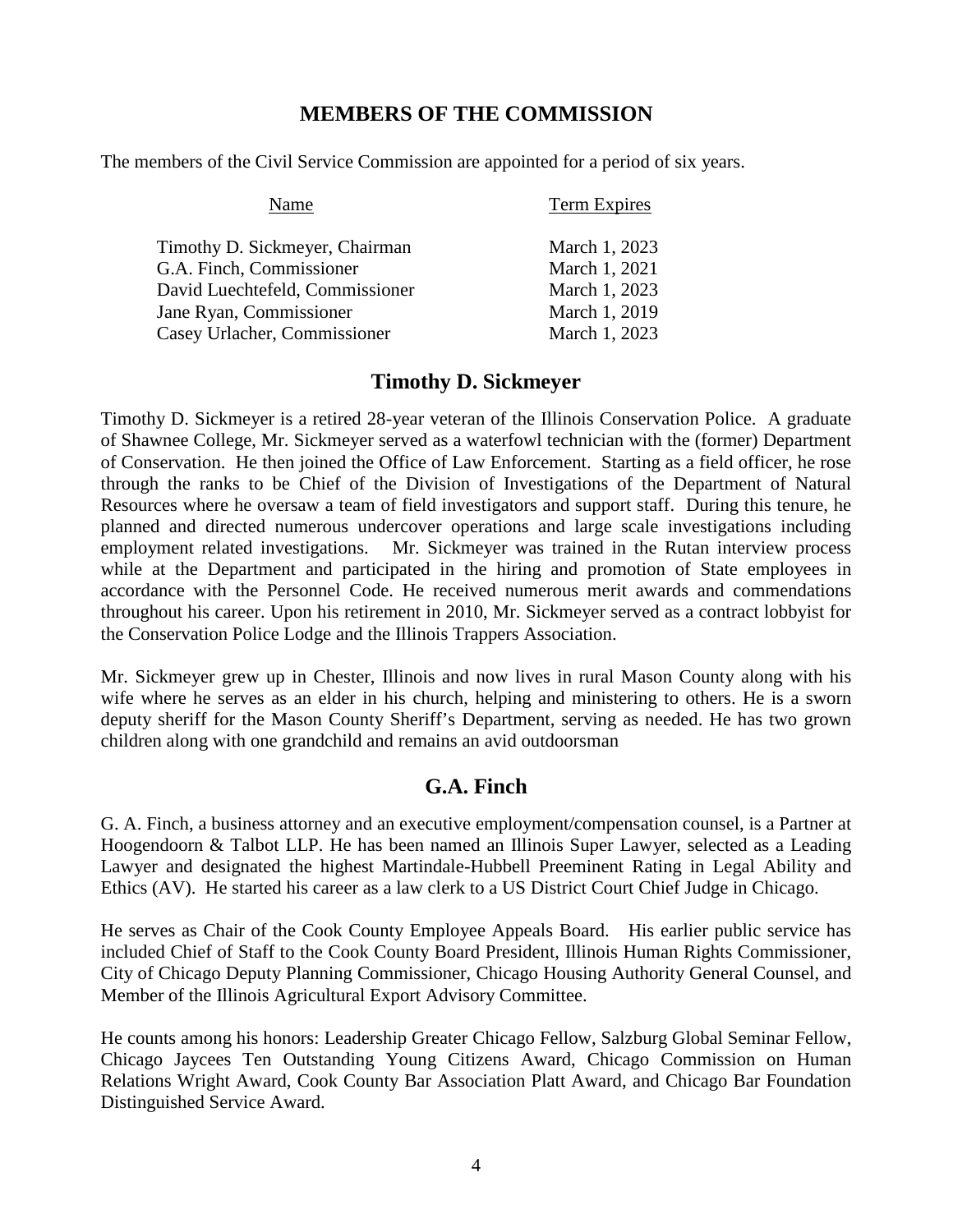A civic leader, he previously served as President of the Board of Advisors of St. Joseph Seminary of Loyola University, Chair of Decatur Classical Local School Council, and Secretary of the Editorial Board of the *Illinois Bar Journal.* He is a Member of the Economic Club of Chicago.

# **David Luechtefeld**

David Luechtefeld grew up on a dairy farm ten miles south of the small town of Okawville, Illinois in Washington County. He attended a two-room school at St. Anthony Catholic Grade School in Lively Grove, Illinois. Upon graduation, he attended Okawville High School and graduated in 1958. He then entered St. Louis University on a basketball and baseball scholarship and graduated in 1962 with a Bachelor of Science Degree. He was inducted into the St. Louis University Distinguished Alumni Hall of Fame and the Basketball Hall of Fame. David also earned a Master of Science Degree from Southern Illinois University at Edwardsville.

In 1962 he began teaching History and Government at Okawville High School and taught for 33 years. He was the head baseball coach for 28 years. He was also the head basketball coach for 38 years and served as Athletic Director.

David Luechtefeld was appointed in 1995 to be the State Senator for the 58<sup>th</sup> District. He served in that capacity for 21 years. He served as the Assistant Minority Leader for 14 years and the Deputy Minority Leader for one year. He retired from the Senate in 2017.

### **Jane Ryan**

Jane Ryan began her career with the State of Illinois in 1983. In 32 years with the State, Ms. Ryan has worked in supervisory and managerial positions in the Attorney General's Office, Secretary of State, Central Management Services, Department of Transportation, and the Civil Service Commission. Many years of working in human resources and labor administration as well as serving as a union steward, provide a background familiar the State of Illinois Personnel Code, the Human Rights Act, the Americans with Disabilities Act and Equal Employment Opportunity laws. In addition to her state service, Ms. Ryan served as Chairman of the City of Lincoln Civil Service Commission.

A graduate of Eastern Illinois University with a Master of Arts, Ms. Ryan is a lifelong resident of Lincoln, Illinois. She has sought to continually improve her knowledge with training in Internal Investigations, Conflict Resolution, Sexual Harassment, EEO Officers' Training, Diversity, Ethics, Personnel Law/Public Sector Employment, and Federal Mediation, Counseling Labor Management Relations, etc. She is a member of the Zonta Club, works with the Special Olympics Polar Plunge, serves as Financial Secretary of her church, and participates in numerous civic activities.

# **Casey Urlacher**

Casey Urlacher was born in the State of Washington but spent most of his childhood in New Mexico. He attended New Mexico Military Institute where he began his collegiate football career. He later transferred to Lake Forest College where he earned a Bachelor of Arts in Economics and Business. In 2013 Lake Forest College elected Casey to its Sports Hall of Fame for his athletic success and co-curricular activities.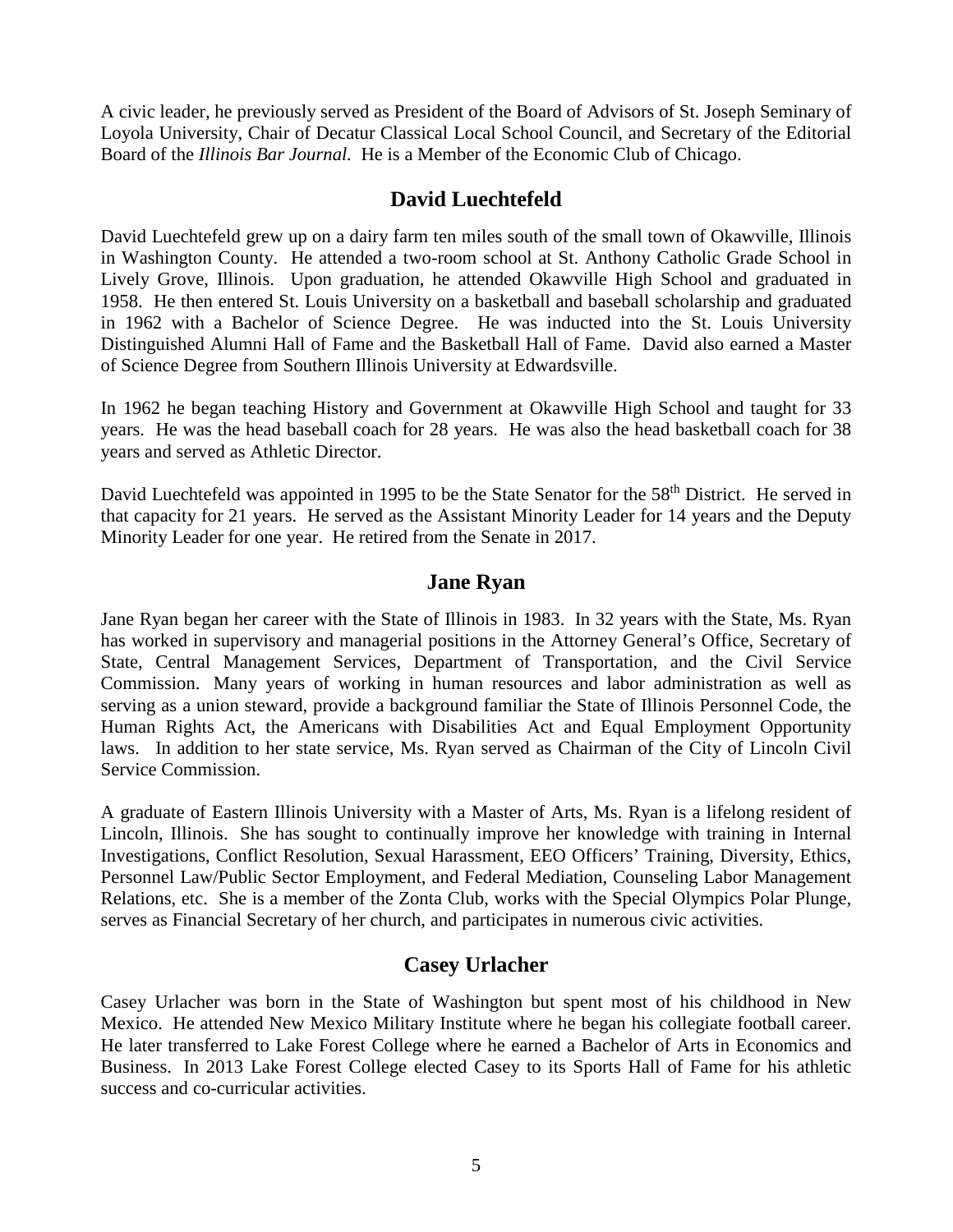After graduating from Lake Forest College, Casey was a professional football player from 2003 to 2006. He played for the NFL Chicago Bears as well as a number of other professional teams. Upon retiring from football in 2006, he became a successful businessman in excavating/construction, real estate, restaurants and nightclubs. In 2013 Casey was elected Mayor of Mettawa, Illinois, where he has lived for over ten years. As a result of these ventures, he came to understand how a merit-based workforce is essential to the success of both private and public enterprises.

Casey is actively involved in many charity and community organizations including the Lake County Chamber of Commerce, Preservation Foundation of the Lake County Forest Preserve, and St. Jude Children's Research Hospital. He is a member of the Citizens Utility Board and an Illinois Sierra Club Supporter.

#### **OVERVIEW**

The Civil Service Commission began the year seeking an appropriation of \$438,800. This constituted a slight increase due to the start of a new exemption monitoring program in accordance with a previous special audit finding by the Auditor General. A full year's appropriation was never agreed to but the Commission did receive a stopgap appropriation of \$25,000 for non-personnel services expenses. With the continuation of the court order covering employee salaries, the Commission used these funds to pay a number of outstanding invoices from fiscal 2016. Due to the deferred fiscal 2016 expenses along with accumulated fiscal year 2017 expenses, the Commission accumulated \$119,866.67 in unpaid operational expenses. This does not take into account any Prompt Payment Interest due vendors for the unpaid expenses.

Chairman Timothy D. Sickmeyer was appointed December 5, 2016 to serve a term ending March 1, 2019. In May 2017 he received a successive appointment to a term ending on March 1, 2023. Commissioner David Luechtefeld was appointed March 6, 2017 to serve a term ending March 1, 2023. Commissioner Casey Urlacher was re-appointed on May 5, 2017 to serve a term ending March 1, 2023.

Jane Ryan announced her retirement from the newly created Exemption Monitor and Human Resources Manager position effective June 30, 2017. Her efforts laid the groundwork for the development of the exemption monitoring program. (Jane was subsequently appointed as Commissioner to a term ending March 1, 2019.)

The State of Illinois started the implementation of its Enterprise Resource Planning program to convert the State's multiple and varied information management resources to a single integrated platform. The Civil Service Commission was one of the first agencies to make the conversion. After several months of training and data conversion, the Commission went live on April 1, 2017 with the new SAP application for invoicing and asset management.

Chairman Sickmeyer introduced two new initiatives in February 2017. The first was regular quarterly meetings between the Commission and the Director of Central Management Services and his personnel staff. These meetings have facilitated communication on a variety of key issues facing both agencies and contributed to better collaboration on shared issues. The second was the institution of interactive video conferencing of the Commission's monthly meetings. With the assistance of the Department of Innovation and Technology the Commission's computers in Springfield and Chicago were outfitted with inexpensive webcams. Staff was trained in their use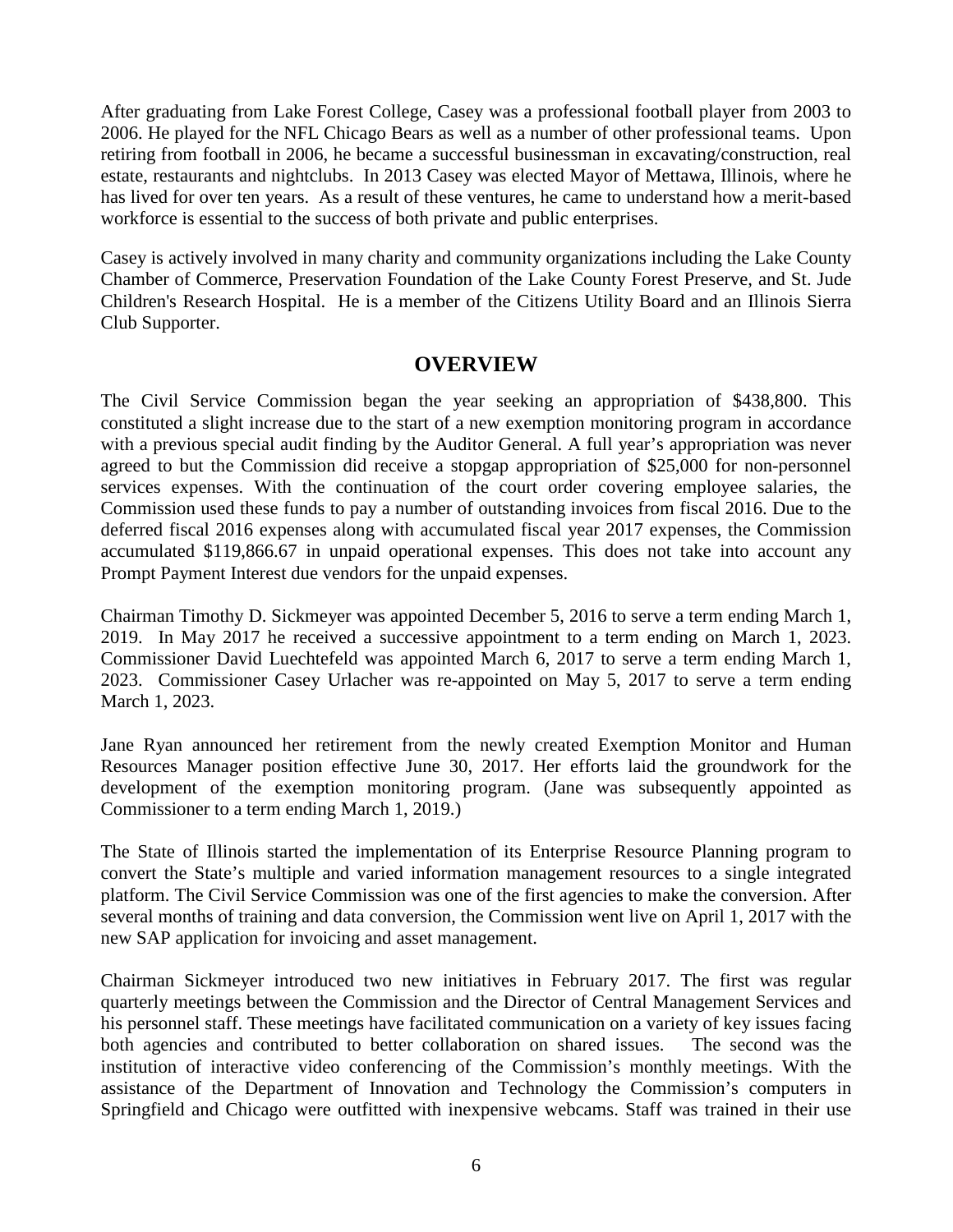and the February meeting was conducted by interactive video conference in accordance with the Open Meetings Act. Along with providing two locations for interested parties to attend Commission meetings, there will be a significant savings in travel expense going forward.

Executive Director Daniel Stralka provided the Commissioners with an updated report on the use of Section 4d(1) exempt positions in State agencies. For the most part the Staff's investigation revealed substantial compliance with the use of these positions by State agencies.

The Commission staff and Commissioners participated in the annual SECA (State and University Employees Combined Appeal) drive for charitable giving. The Commission again won the Division 8 title for the 2016 campaign for the largest percentage of participation in the small agencies group as well as an Exceptional Giving award for exceeding the previous year's donations.

# **DUTIES OF THE COMMISSION**

Guided by merit philosophy, the members of the Commission and its staff carry out the following statutory responsibilities:

- 1. To approve or disapprove personnel rules or their amendments promulgated and submitted by the Director of Central Management Services.
- 2. To approve the classification plan submitted by the Director of Central Management Services, and approve proposals for new or amended class specifications and for the abolition of existing classes under the classification plan.
- 3. Upon recommendation of the Director of Central Management Services, the Commission approves the exemption from Jurisdiction B of those positions which in its judgment bear principal administrative responsibility for the determination or implementation of policy. The Commission monitors the use of these positions to ensure their continued eligibility for exemption.
- 4. Upon identification of instances of noncompliance, the Commission is responsible for ensuring the enforcement of the Personnel Code and Rules through the issuance of directives for compliance.
- 5. For certified employees who are discharged, suspended for more than 30 days in a twelvemonth period, or demoted, the Commission hears and determines the written charges and renders decisions which are binding upon the employing agency.
- 6. The Commission hears appeals by certified employees who are involuntarily transferred from one geographical area to another, or who question the allocation of their position under the classification plan.
- 7. The Commission hears or conducts an investigation of layoff appeals by certified employees where the basis of the appeal is that provisions of the Personnel Code or Rules have been violated.

During fiscal year 2017, the Commission was active in these areas as the following detailed report indicates.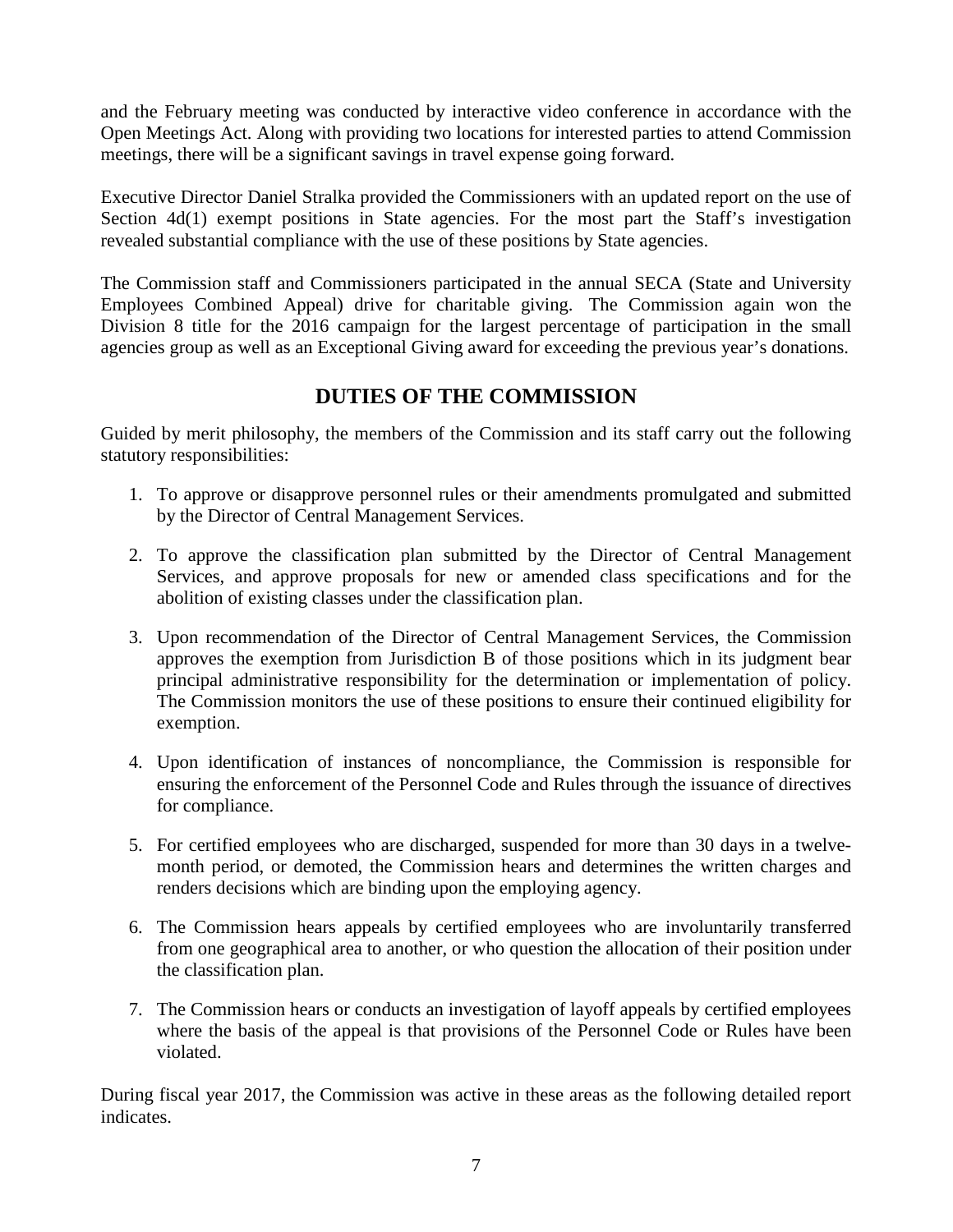### **(1) REVIEW OF PERSONNEL RULES**

The drafters of the Personnel Code envisioned broad enabling statutes giving the Director of Central Management Services extensive discretion to implement the provisions of the Code through the promulgation of rules. As a check and balance to this power, the Director is to submit proposed rules and/or amendments to the Commission, and the Commission has the authority to disapprove them. During fiscal year 2017, the Director of Central Management Services did not submit any amendments to the Personnel Rules.

#### **(2) CLASS SPECIFICATIONS**

A sound system of position classification is essential to carry out the objectives of a merit personnel system. The classification plan establishes the basis for ensuring that employees performing work of the same nature, level of difficulty and complexity are paid within the same salary range, dependent on length of service and excellence of performance. The specifications further set forth the legal requirements for selection of those who desire to enter state service and the promotion of present employees who seek advancement within the career system. So that personnel decisions can be based upon the factual basis of existing assignments, the position classification system identifies the duties performed and responsibilities assigned by individual employees.

The Commission has the responsibility of approving all amendments to the classification plan including class specifications. During fiscal year 2017, the Commission reviewed and acted on 44 amendments to the classification plan.

| New classes approved       | 10        |
|----------------------------|-----------|
| Revised classes approved   | 24        |
| Abolished classes approved | 10        |
|                            | <u>44</u> |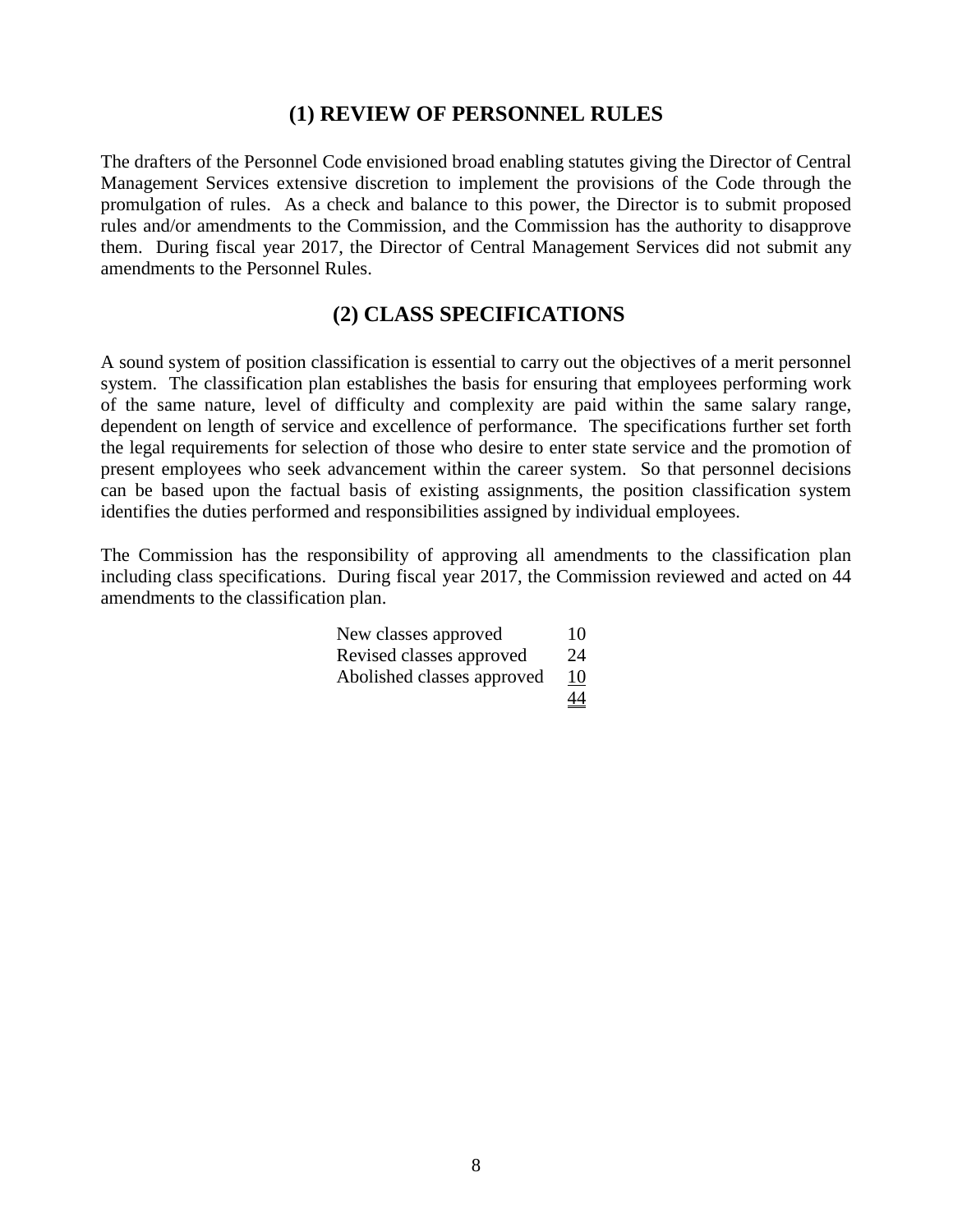### **(3) EXEMPTIONS OF PRINCIPAL POLICY POSITIONS**

A long-standing significant issue in merit systems is the determination of those positions which should be subject to appointment and dismissal at the discretion of the administration. In the Personnel Code, the legislature specifically provided for most major exemptions, such as those for all positions in the legislative and judicial branches, of directors and assistant directors of executive agencies, and of members of boards and commissions. In positions below the director, assistant director, board or commission level, the legislature chose to grant the Director of Central Management Services and the Civil Service Commission joint authority to exempt positions from Jurisdiction B of the Personnel Code. Under this provision, agencies request and the Director of Central Management Services issues a recommendation as to whether positions that bear principal administrative responsibility for the determination of policy or principal responsibility for the implementation of policy should be exempted. This recommendation is then submitted to the Civil Service Commission for approval. The impact upon the merit system of decisions made with respect to the exemption of positions from these provisions of the Personnel Code is obvious.

The Commission acts by approving or denying exemption requests recommended by the Director. Clarifications of these positions are evaluated to ensure that only positions that continue to qualify for exemption remain exempt. The Commission received a total of 61 exemption requests in fiscal year 2017. Of those, 58 were granted exemption (four of the 58 were granted for terms ranging from one to two years) and three were withdrawn.

There were a total of 38 4d(3) exempt positions that were considered for rescission of exemption for various reasons, including extended vacancies. Of those 38 positions, 28 had their exemptions rescinded and ten of the proposed rescissions were denied (not rescinded).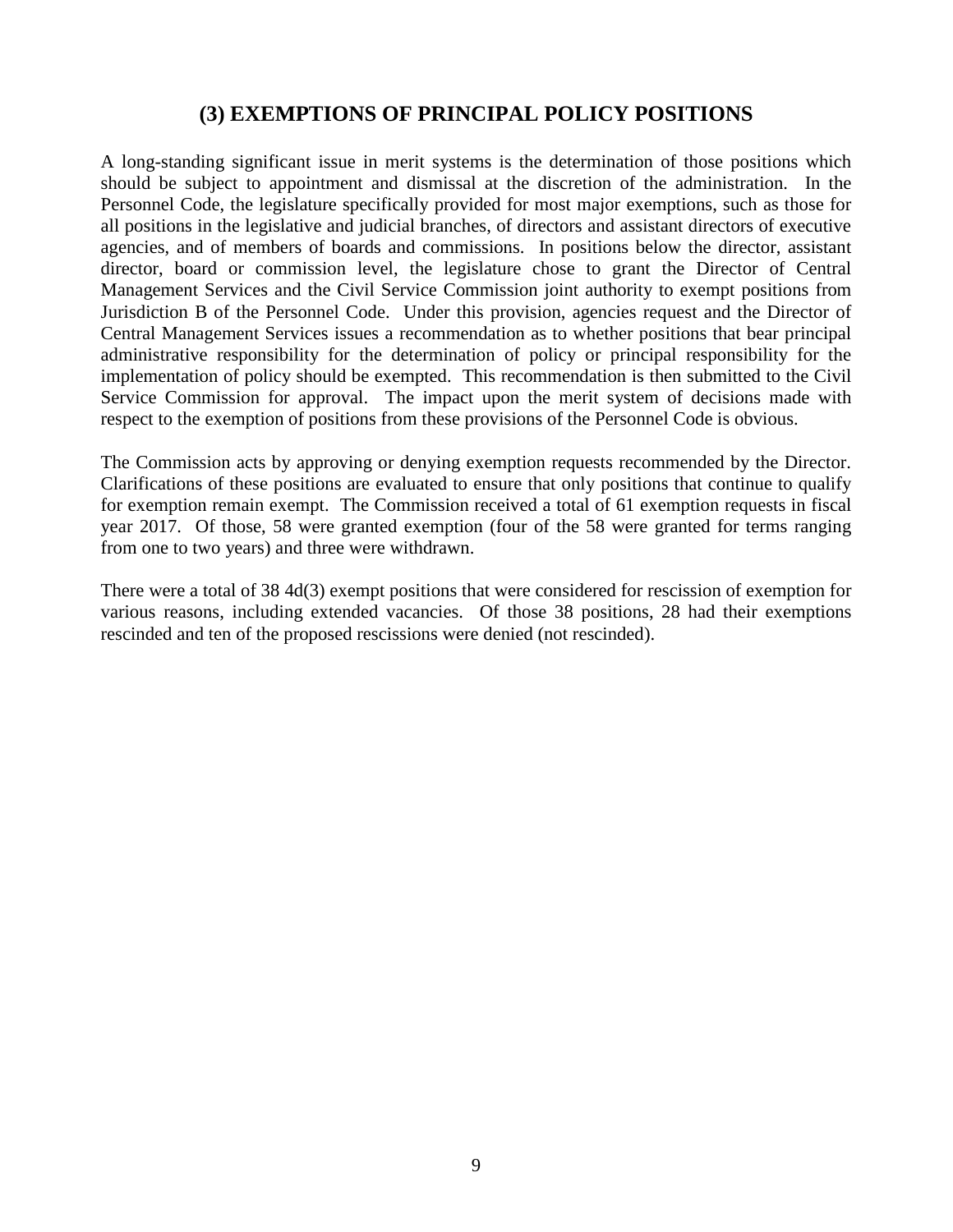# REPORT ON EXEMPT POSITIONS AT JUNE 30, 2017<sup>1</sup>

|        | Total            | Number of Exempt |
|--------|------------------|------------------|
| Agency | <b>Employees</b> | Positions        |
|        |                  |                  |
|        |                  |                  |
|        |                  |                  |
|        |                  |                  |
|        |                  |                  |
|        |                  |                  |
|        |                  |                  |
|        |                  |                  |
|        |                  |                  |
|        |                  |                  |
|        |                  |                  |
|        |                  |                  |
|        |                  |                  |
|        |                  |                  |
|        |                  |                  |
|        |                  |                  |
|        |                  |                  |
|        |                  |                  |
|        |                  |                  |
|        |                  |                  |
|        |                  |                  |
|        |                  |                  |
|        |                  |                  |
|        |                  |                  |
|        |                  |                  |
|        |                  |                  |
|        |                  |                  |
|        |                  |                  |
|        |                  |                  |
|        |                  |                  |
|        |                  |                  |
|        |                  |                  |
|        |                  |                  |
|        |                  |                  |
|        |                  |                  |
|        |                  |                  |
|        |                  |                  |
|        |                  |                  |
|        |                  |                  |
|        |                  |                  |
|        |                  |                  |
|        |                  |                  |
|        |                  |                  |
|        |                  |                  |
|        |                  |                  |
|        |                  |                  |
|        |                  |                  |
|        |                  |                  |
|        |                  |                  |
|        |                  |                  |
|        |                  |                  |
|        |                  |                  |
|        |                  |                  |
|        |                  |                  |

<span id="page-9-0"></span><sup>&</sup>lt;sup>1</sup> This report is generated by the Illinois Department of Central Management Services.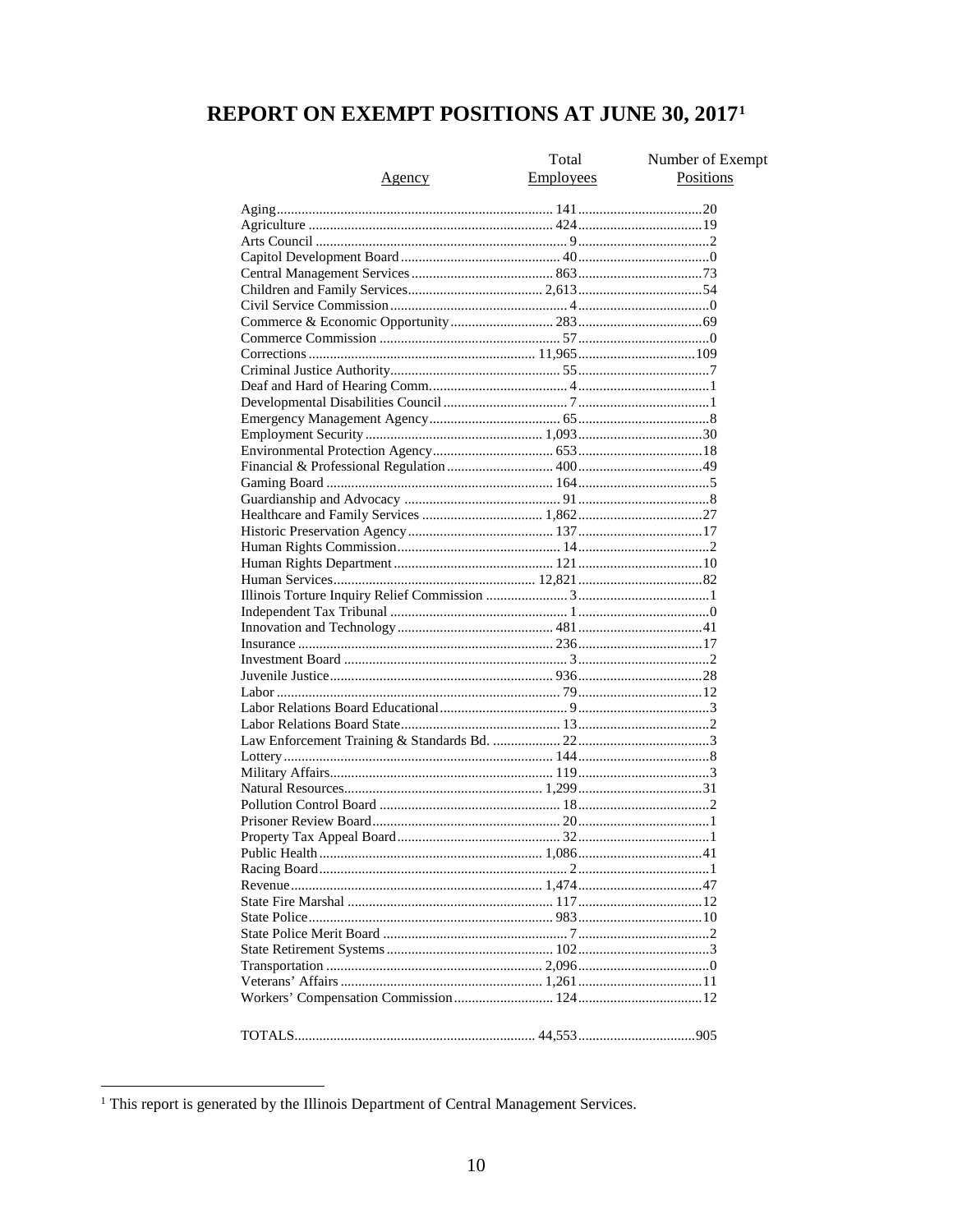# **EXEMPTION ACTIVITY BY AGENCY**

| Department on Aging                   | 2 exemptions granted                                                                                               |
|---------------------------------------|--------------------------------------------------------------------------------------------------------------------|
| Arts Council                          | 1 exemption granted<br>1 exemption rescinded                                                                       |
| <b>Central Management Services</b>    | 8 exemptions granted<br>1 exemption request withdrawn<br>13 exemptions rescinded<br>7 exemption rescissions denied |
| <b>Children and Family Services</b>   | 1 exempt position abolished<br>4 exemptions granted                                                                |
| Commerce and Economic Opportunity     | 1 exempt position abolished<br>2 exemptions granted                                                                |
| Corrections                           | 11 exemptions granted<br>1 exemption request withdrawn                                                             |
| <b>Emergency Management Agency</b>    | 1 exempt position abolished<br>3 exemptions granted                                                                |
| <b>Employment Security</b>            | 1 exemption rescinded                                                                                              |
| <b>Environmental Protection</b>       | 1 exemption granted                                                                                                |
| Gaming                                | 1 exemption rescinded                                                                                              |
| <b>Healthcare and Family Services</b> | 1 exemption granted                                                                                                |
| <b>Historic Preservation Agency</b>   | 1 exemption rescission denied                                                                                      |
| Human Rights                          | 1 exemption granted                                                                                                |
| <b>Human Services</b>                 | 5 exemptions granted<br>1 exemption rescinded<br>2 exemption rescissions denied                                    |
| Innovation and Technology (DoIT)      | 4 exemptions granted                                                                                               |
| Insurance                             | 2 exemptions granted                                                                                               |
| Juvenile Justice                      | 2 exemptions granted<br>2 exemptions rescinded                                                                     |
| Labor                                 | 1 exemption granted                                                                                                |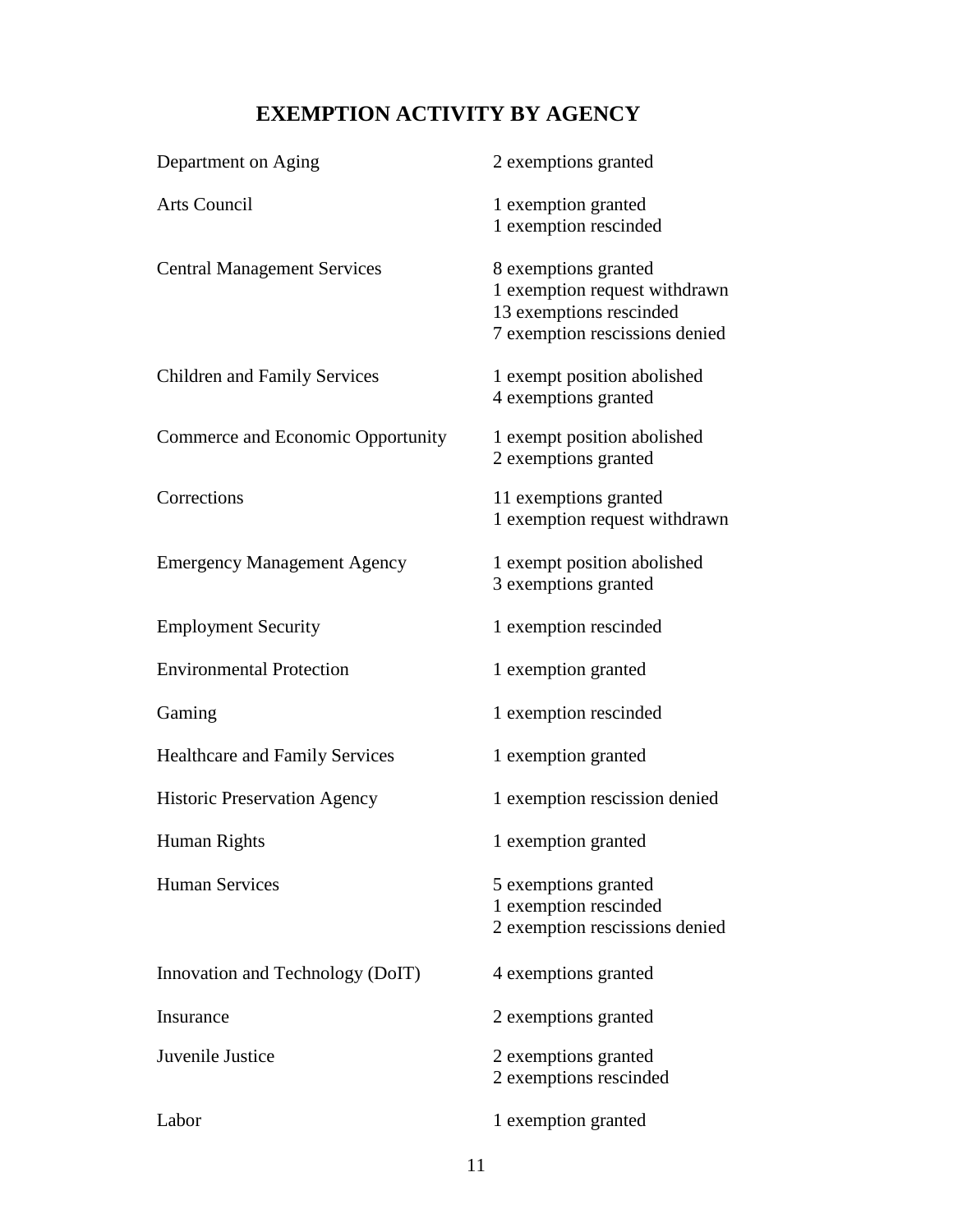| Law Enforcement Training and<br><b>Standards Board</b> | 1 exemption granted                                                           |
|--------------------------------------------------------|-------------------------------------------------------------------------------|
| Lottery                                                | 1 exemption request withdrawn                                                 |
| <b>Natural Resources</b>                               | 1 exemption rescinded                                                         |
| <b>Prisoner Review Board</b>                           | 1 exemption granted                                                           |
| <b>Public Health</b>                                   | 3 exemptions granted<br>1 exemption rescinded                                 |
| Revenue                                                | 1 exempt position abolished<br>3 exemptions granted<br>7 exemptions rescinded |
| Veterans' Affairs                                      | 1 exemption granted                                                           |
| Workers' Compensation Commission                       | 1 exemption granted                                                           |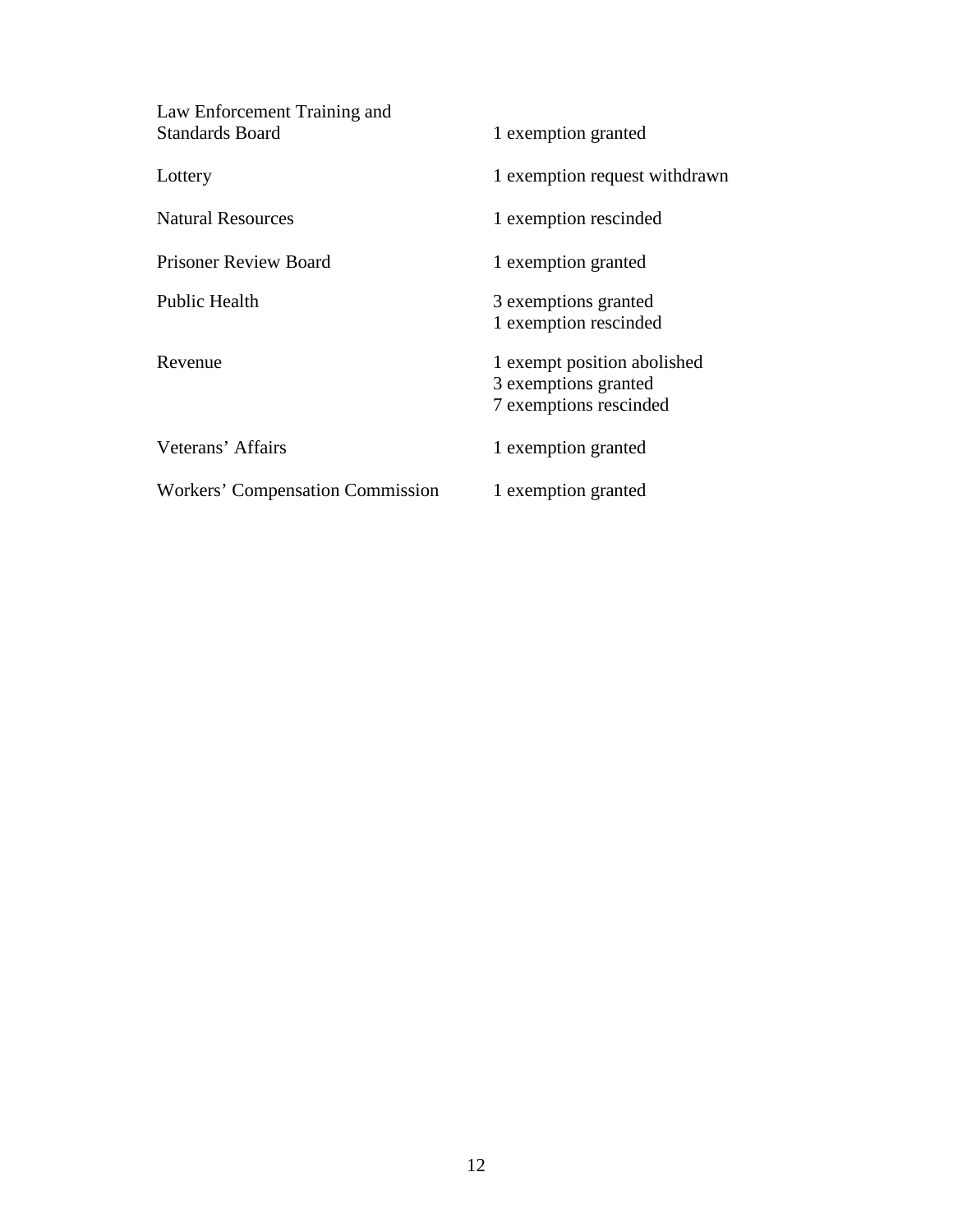# **TECHNICAL ACTIONS BY THE COMMISSION**

|                                              | FY 13          | FY 14            | FY 15          | FY 16          | FY 17          |
|----------------------------------------------|----------------|------------------|----------------|----------------|----------------|
| <b>Class Specifications</b>                  |                |                  |                |                |                |
| <b>Revisions or New Classes Not Approved</b> | $\theta$       | 1                | $\theta$       | $\overline{0}$ | $\Omega$       |
| <b>New Classes Approved</b>                  | 8              | 10               | 31             | 13             | 10             |
| <b>Revised Classes Approved</b>              | 16             | 15               | 87             | 11             | 24             |
| <b>Abolished Classes Approved</b>            | $\overline{4}$ | $\boldsymbol{0}$ | $\overline{4}$ | 4              | <u>10</u>      |
| <b>TOTALS</b>                                | $\frac{28}{1}$ | 26               | <u> 122</u>    | <u>28</u>      | 44             |
| $4d(3)$ Exemptions                           |                |                  |                |                |                |
| <b>Exemption Requests Granted</b>            | 55             | 39               | 27             | 49             | 58             |
| <b>Exemption Requests Denied</b>             | 7              | $\overline{2}$   | 3              | $\Omega$       | $\Omega$       |
| <b>Exemption Requests Withdrawn</b>          | 13             | 6                | 5              | 27             | 3              |
| <b>Exemptions Rescinded</b>                  | 19             | 22               | $\overline{2}$ | 26             | 28             |
| <b>Exemption Rescissions Denied</b>          | 35             | 20               | 9              | 9              | 10             |
| <b>Exempt Positions Abolished</b>            | 3              | 9                | $\overline{2}$ | 10             | $\overline{A}$ |
| <b>TOTALS</b>                                | 132            | 98               | 48             | 121            | 103            |
|                                              | <u> 160</u>    | <u>124</u>       | <u>170</u>     | <u> 149</u>    | <u> 147</u>    |

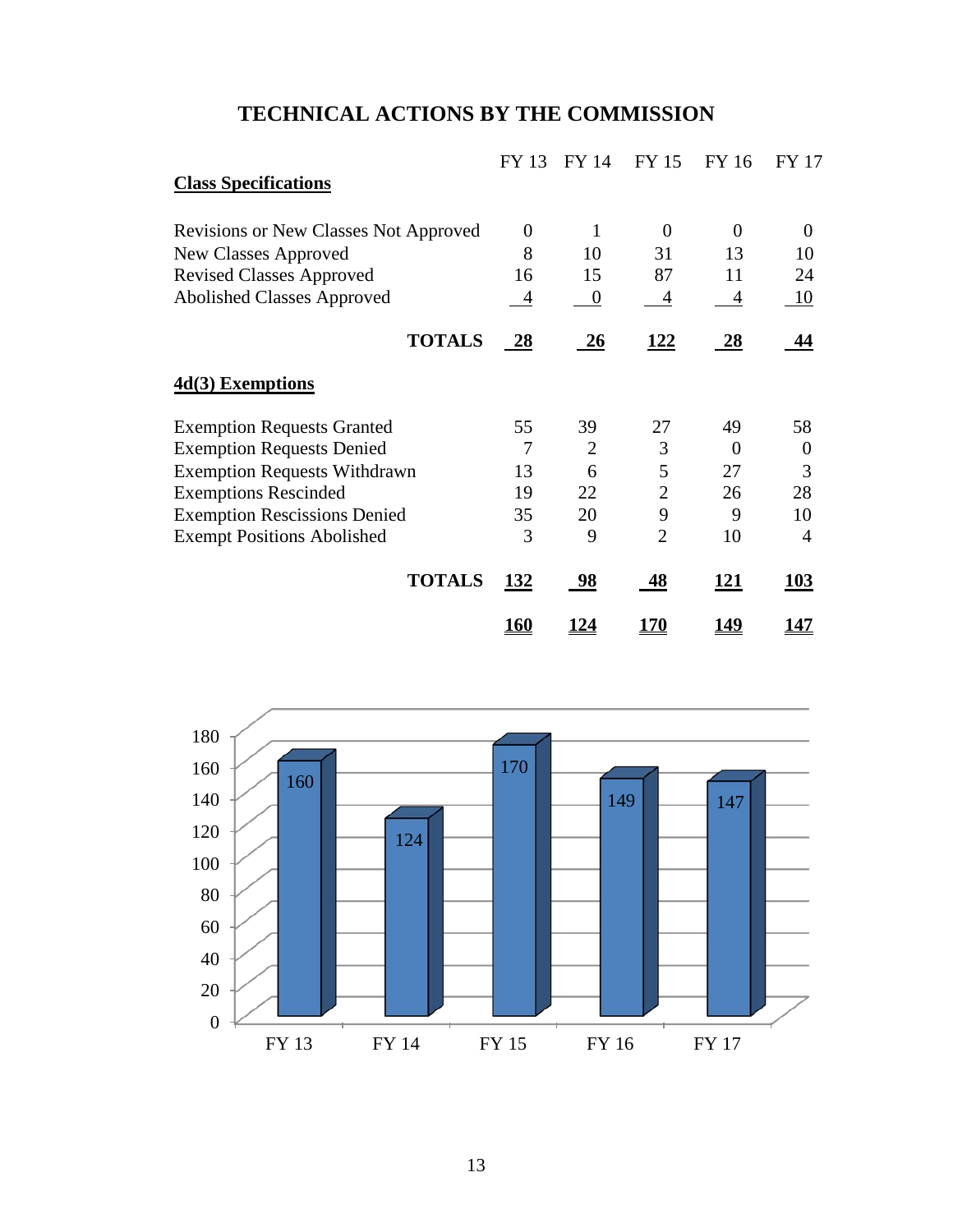# **(4) RULE VIOLATION AND COMPLIANCE ACTIVITY**

A merit system can only be as effective as the people who administer it will permit. Recognizing that pressures exist to circumvent the merit system and to provide a bulwark against the erosion of merit system standards, the legislature placed in the Civil Service Commission the responsibility for ensuring that personnel activities are carried out in compliance with the Personnel Code and Personnel Rules along with the authority to direct compliance where it finds violations.

In carrying out this mandate, the Commission investigates all allegations of noncompliance furnished to the Commission or brought to the attention of its staff to determine whether there was a violation of the statute and/or its implementing rules. There was one rule violation appeal filed and three decisions rendered on appeals of Personnel Code and/or Rule Violation allegations in fiscal year 2017. One decision resulted in a finding of no violation and two decisions resulted in the appeals being dismissed for no jurisdiction. There were no rule violation appeals pending at June 30, 2017.

The Personnel Code also provides for appointments to state service in accordance with the principle of merit and fitness which is determined by the use of examination methods in areas of education, experience, cultural knowledge, capacity, knowledge, manual skill, linguistic ability, character, physical fitness, and psychological fitness. There are occasions where examinations are not feasible so in order to provide flexibility, the Code provides for three types of appointments which can be made without formal competitive examination. They are emergency, temporary, and provisional appointments, all of which are limited by the Personnel Code.

Emergency appointments shall not exceed 60 days, shall not be renewed and may be made without regard to an eligible list. Notices of selections and terminations shall be reported immediately to the Director of Central Management Services. Temporary appointments may be utilized by persons in positions to perform temporary or seasonal work. No position shall be filled by temporary appointment for more than six months out of any twelve-month period. Provisional appointments may be utilized by persons in positions when there is no appropriate eligible list available. No positions shall be filled by provisional appointment for more than six months out of any twelve month period. The following are the numbers of consecutive non-merit appointments reported by the Commission in the monthly minutes. The Commission's monthly Minutes provide the number by agency.

| July      | 65 | January  | 15  |
|-----------|----|----------|-----|
| August    | 50 | February | 19  |
| September | 32 | March    | 21  |
| October   | 53 | April    | 45  |
| November  | 24 | May      | 50  |
| December  | 25 | June     | 141 |

The incumbents have been appointed to temporary appointments for more than six months in a twelve-month period or have received a number of non-merit appointments. Although these appointments are not in violation of the Personnel Code or Rules, they are reported by Central Management Services for the information of the members of the Commission for purposes of monitoring.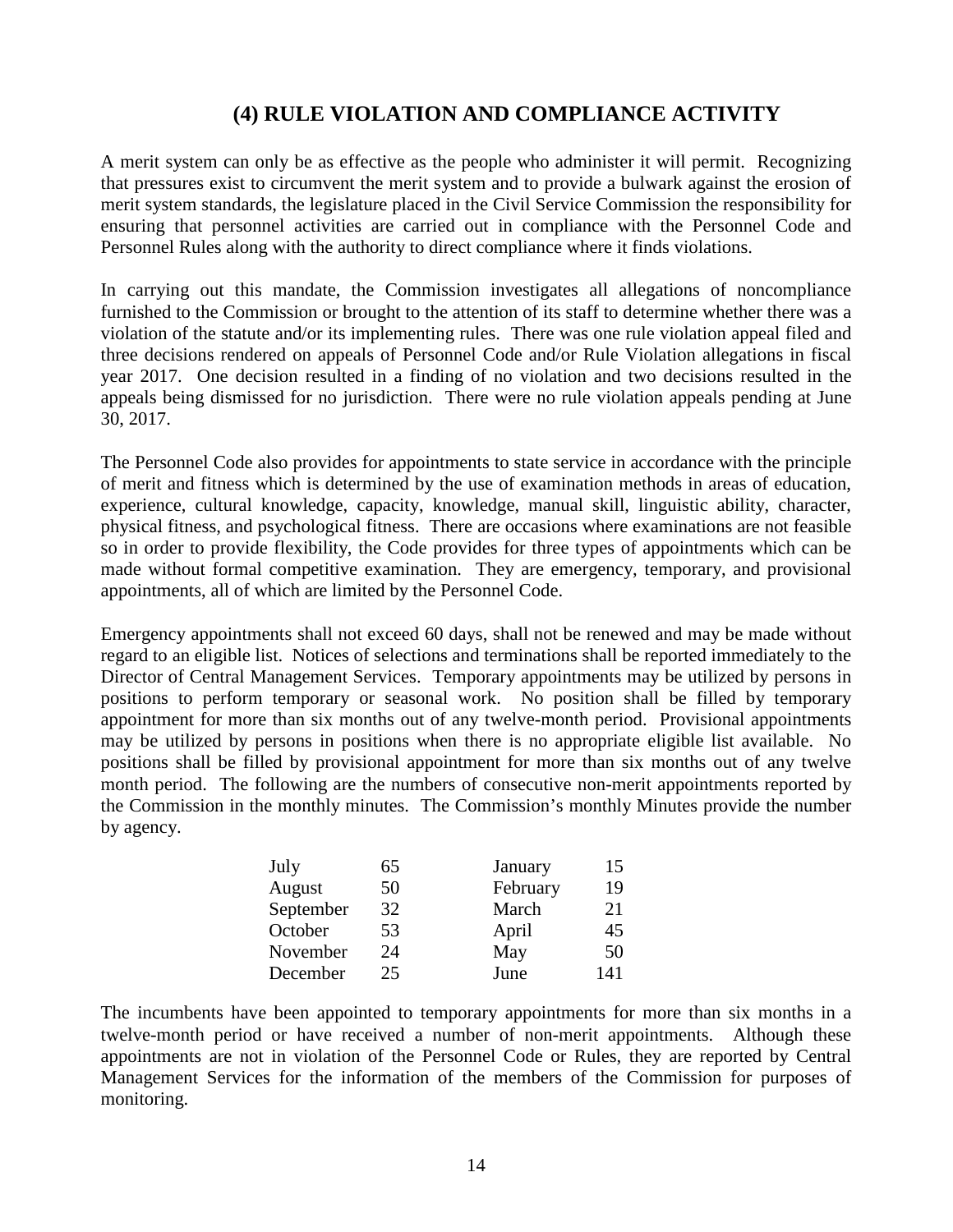# **(5) APPEALS OF DISCHARGE, SUSPENSION OVER 30 DAYS IN A TWELVE-MONTH PERIOD, AND DEMOTION**

The Civil Service Commission is responsible for conducting hearings on appeals of discharge and suspensions totaling more than 30 days in any twelve-month period, and demotion. The Commission has the power to administer oaths, subpoena witnesses, and compel the production of books and papers in accordance therewith. When an employee receives a written notice of discharge, they may appeal the action to the Commission. The appeal must be filed within 15 days after service of the written notice of discharge. The Commission then schedules a hearing within 30 days. At the hearing, the employee has a right to counsel and may question the witnesses who testify against him under oath. The burden of proof is upon the agency to prove that the employee committed the alleged infractions and that discharge is the appropriate discipline.

In fiscal year 2017, there were 37 discharge appeals filed and the Commission rendered decisions in 39 appeals. The Commission imposed a suspension instead of discharge in eight appeals and denied 13 appeals (upheld the discharge). One appeal was upheld and the employee was reinstated. Five appeals were dismissed for default for not appearing at hearing date or for no jurisdiction because of late filing or non-certified status of the employee. The remaining 12 appeals were withdrawn or settled. There were 16 pending discharge appeals at June 30, 2017.

There were nine suspension appeals filed during fiscal year 2017 and five decisions rendered by the Commission. One appeal was dismissed after being withdrawn, one appeal resulted in the suspension being reduced from 27 days to seven days, and three appeals resulted in the suspension being upheld. There were five pending suspension appeals at June 30, 2017.

The Commission is also responsible for hearing appeals of employees who have been demoted in their positions. Although this is not an active area, it is important that employees have a right to appeal if they believe they have been unjustly demoted in their position. No demotion appeals were filed during fiscal year 2017. The one demotion appeal decision resulted in dismissal when the employee withdrew it. There are no pending demotion appeals at June 30, 2017.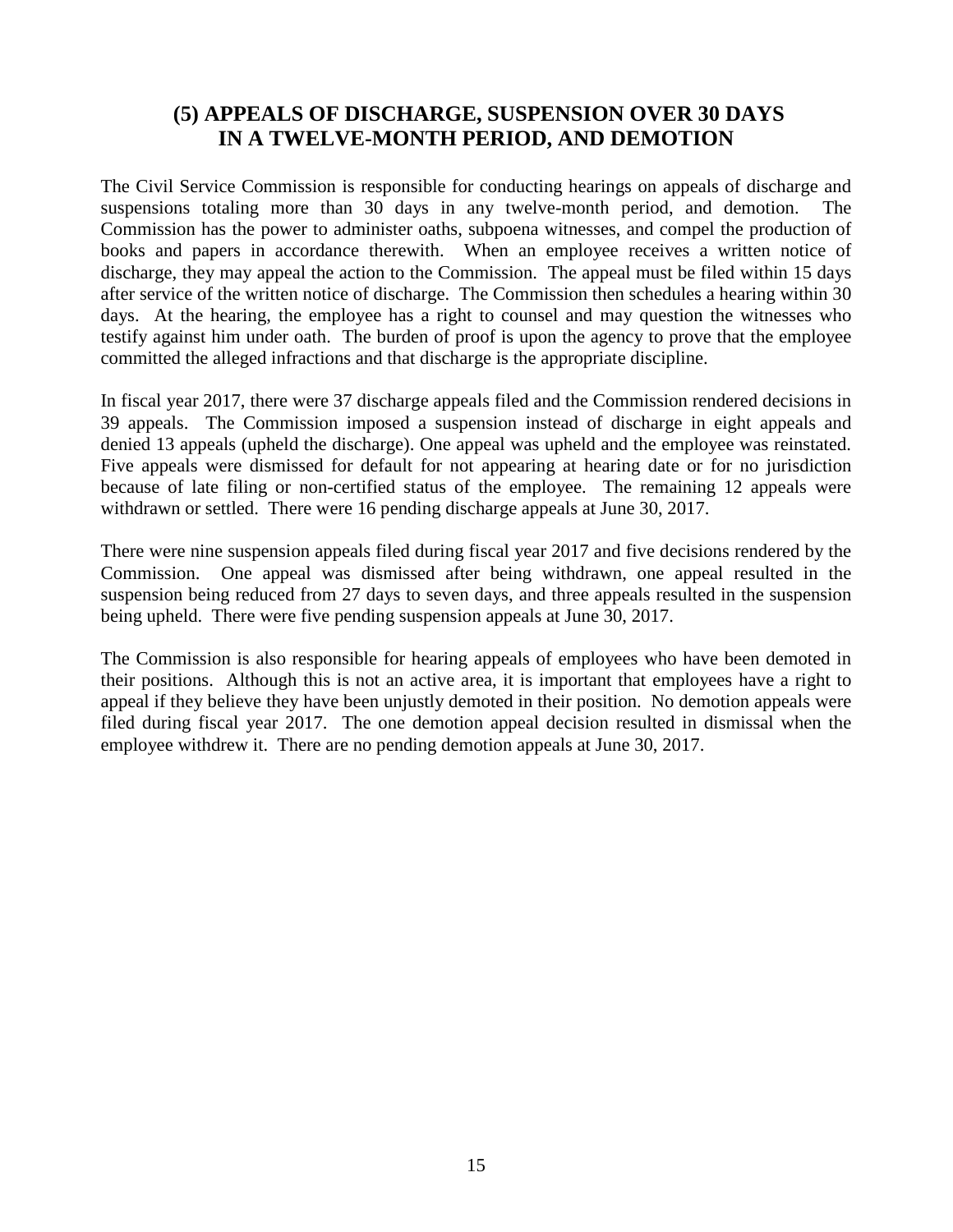# **CHARGES FOR DISCHARGE AND SUSPENSION[2](#page-15-0)**

Total Charges 78

# **(6) APPEALS OF GEOGRAPHICAL TRANSFER AND ALLOCATION**

Employees who are involuntarily transferred from one geographic area of the state to another may appeal such transfers to the Commission. One geographical transfer appeal was filed during fiscal year 2017. That appeal was withdrawn as a result of settlement. There were no geographic transfer appeals pending.

The Commission is also responsible for hearing employees' appeals from decisions of the Director of the Department of Central Management Services where an employee believes that their position is improperly allocated. In allocation appeals, the burden is on the employee to prove the Director of Central Management Services has not properly classified their position. No allocation appeals were filed during fiscal year 2017. There were no pending allocation appeals at June 30, 2017.

### **(7) APPEALS OF LAYOFF**

The Personnel Rules allow the layoff of certified employees due to lack of funds, material change in duties or organization, lack of work, and the abolition of a position or for any of these reasons. Employees who feel that they have been laid off in violation of the Personnel Code or Rules may, within 15 days following the effective date of layoff, file a written appeal to the Civil Service Commission. The Civil Service Commission is authorized to investigate the allegations made by the employee in the layoff appeal and may conduct a hearing if it is determined that substantial issues of fact or law remain unresolved. When the investigation is complete, a proposal for decision is issued by staff and submitted to the employee and agency. If adopted by the Commission, the decision becomes a final administrative decision. There were no layoff appeals filed and no decisions rendered during fiscal year 2017. No layoff appeals were pending at June 30, 2017.

<span id="page-15-0"></span><sup>&</sup>lt;sup>2</sup> The total exceeds the number of employees discharged and suspended because multiple charges were made against several employees.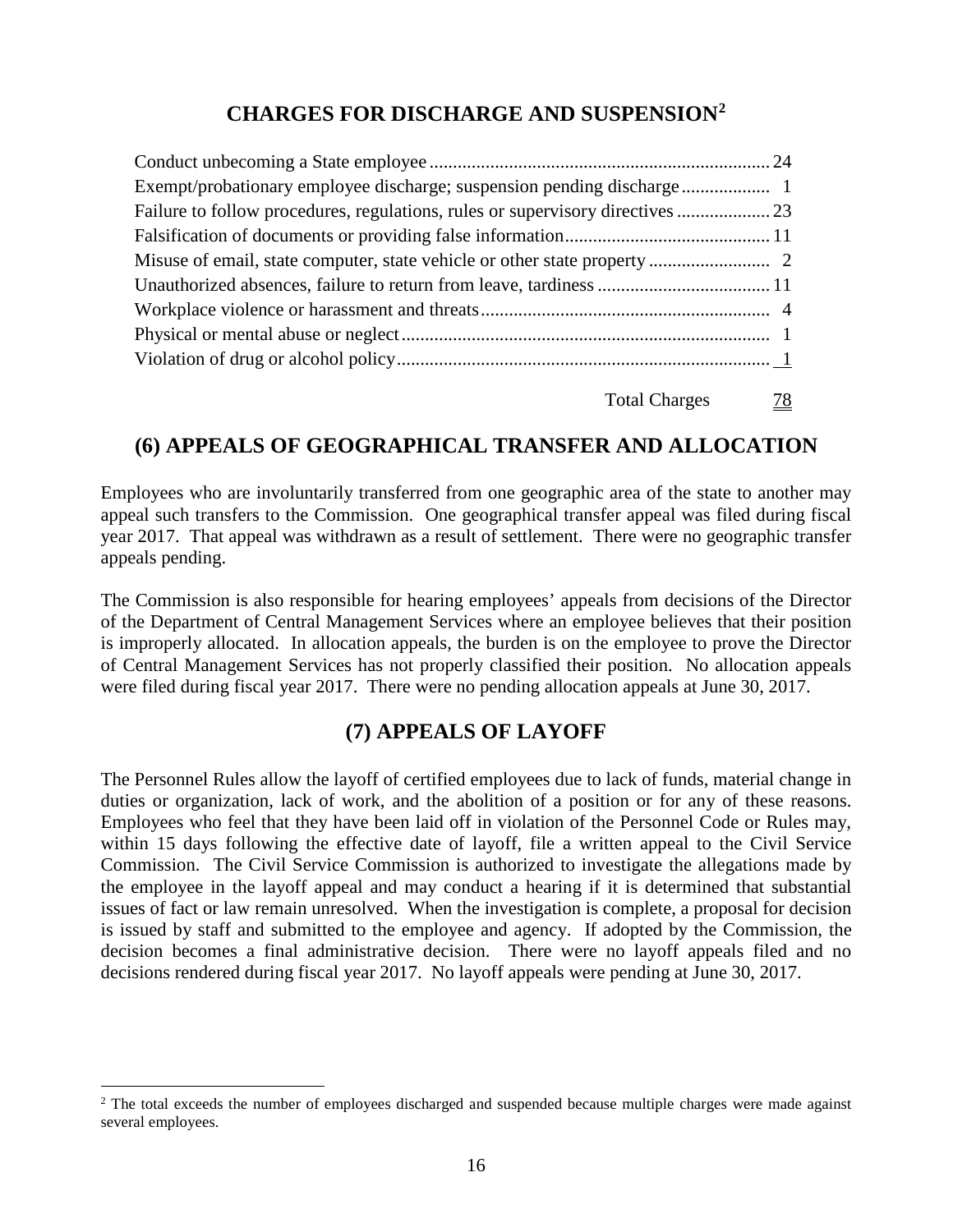### **DECLARATORY RULING**

The Rules of the Civil Service Commission allow for Declaratory Rulings as to material questions involving the interpretation of the Personnel Code, Personnel Rules, or final orders of the Commission upon petition by interested or effected parties. Declaratory Rulings are only advisory. No requests for Declaratory Ruling were filed during fiscal year 2017. No requests for declaratory ruling are pending at June 30, 2017.

### **APPEALS FILED BY TYPE FOR THE FIVE-YEAR PERIOD ENDED JUNE 30, 2017**

|                           | 2013 | 2014 | 2015 | 2016                     | 2017 | <b>Total</b>   |     |
|---------------------------|------|------|------|--------------------------|------|----------------|-----|
| Discharge                 | 31   | 34   | 41   | 44                       | 37   | 187            | 74% |
| Suspension                | 6    | 9    | 8    | 5                        | 9    | 37             | 15% |
| Demotion                  |      |      |      | $\overline{\phantom{0}}$ |      | 1              | 0%  |
| <b>Rule Violation</b>     |      | 4    | 3    | 3                        |      | 18             | 7%  |
| Geographical Transfer     |      |      |      |                          |      | $\overline{2}$ | 1%  |
| Allocation                |      |      |      |                          |      | 1              | 0%  |
| Layoff                    | 3    |      |      |                          |      | 3              | 1%  |
| <b>Declaratory Ruling</b> |      |      |      |                          |      | 3              | 1%  |
|                           | 48   | 49   | 53   | 54                       | 48   | 252            |     |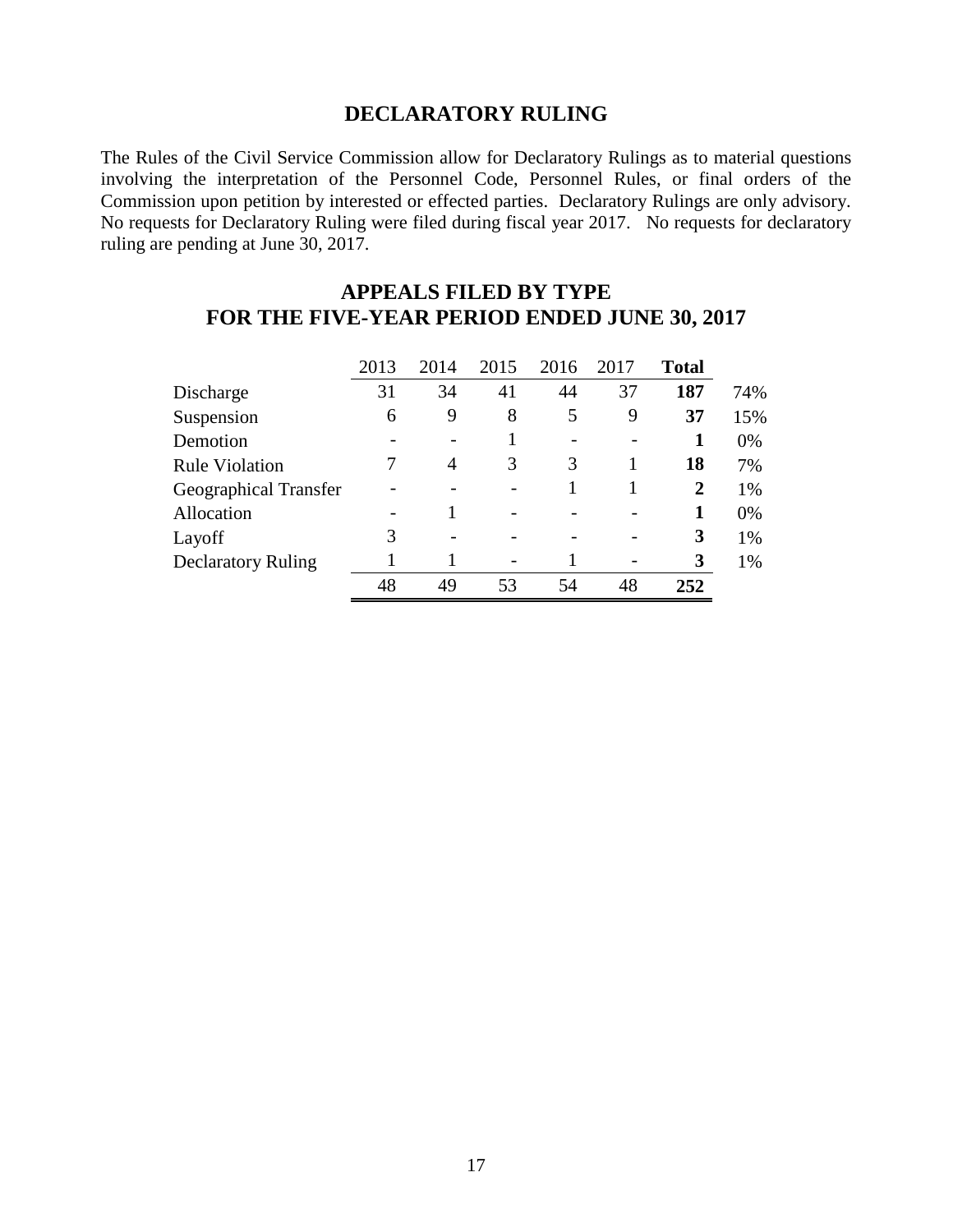# **DECISIONS OF THE COMMISSION**

| A. Substantive Actions by the Commission                                                     | FY 13                        | FY 14                        | FY 15                   | FY 16                        | <b>FY 17</b>                 |
|----------------------------------------------------------------------------------------------|------------------------------|------------------------------|-------------------------|------------------------------|------------------------------|
| Appeals granted:                                                                             |                              |                              |                         |                              |                              |
| Employees reinstated with suspension                                                         | $\mathbf 1$                  | 8                            | 7                       | 9                            | 8                            |
| Employees reinstated with no suspension                                                      | 3                            | 3                            | $\boldsymbol{0}$        | 1                            | 1                            |
| Layoff appeal granted                                                                        | $\boldsymbol{0}$             | $\boldsymbol{0}$             | $\boldsymbol{0}$        | $\theta$                     | $\overline{0}$               |
| Rule Violation appeal granted                                                                | 1                            | 1                            | $\overline{0}$          | 1                            | $\overline{0}$               |
| Declaratory Ruling request granted                                                           | 1                            | $\theta$                     | $\overline{0}$          | $\overline{0}$               | $\boldsymbol{0}$             |
| Allocation appeal granted                                                                    | $\overline{2}$               | $\overline{0}$               | $\boldsymbol{0}$        | $\boldsymbol{0}$             | $\boldsymbol{0}$             |
| Suspension appeal granted                                                                    | $\mathbf{1}$                 | $\overline{2}$               | $\overline{2}$          | $\theta$                     | $\mathbf{1}$                 |
| <b>Subtotal</b>                                                                              | $\overline{\mathbf{2}}$      | <u> 14</u>                   | $\overline{\mathbf{2}}$ | <u> 11</u>                   | <u>10</u>                    |
| Appeals denied:                                                                              |                              |                              |                         |                              |                              |
| Discharge appeal denied                                                                      | 8                            | $\overline{2}$               | 8                       | 14                           | 13                           |
| Position Allocation denied                                                                   | $\boldsymbol{0}$             | $\boldsymbol{0}$             | $\boldsymbol{0}$        | $\boldsymbol{0}$             | $\boldsymbol{0}$             |
| Layoff appeal denied                                                                         | 0                            | $\overline{2}$               | $\overline{0}$          | $\theta$                     | 0                            |
| Geographical Transfer appeal denied                                                          | 0                            | $\overline{0}$               | $\boldsymbol{0}$        | 1                            | $\boldsymbol{0}$             |
| Suspension appeal denied                                                                     | $\boldsymbol{0}$             | 3                            | $\boldsymbol{0}$        | $\mathbf{1}$                 | 3                            |
| Rule Violation appeal denied                                                                 | 4                            | 3                            | $\overline{4}$          | $\theta$                     | $\mathbf{1}$                 |
| Declaratory Ruling request denied                                                            | $\overline{0}$               | $\overline{0}$               | 1                       | $\overline{0}$               | $\boldsymbol{0}$             |
| <b>Subtotal</b>                                                                              | 12                           | 10                           | <u>13</u>               | <u>16</u>                    | 17                           |
| <b>Total Substantive Actions</b>                                                             | <u>21</u>                    | <u>24</u>                    | <u>22</u>               | <u>27</u>                    | <u>27</u>                    |
| B. Appeals dismissed with no decision on the<br>Merits or interlocutory appeals <sup>3</sup> |                              |                              |                         |                              |                              |
| <b>Discharges</b>                                                                            | 17                           | 16                           | 21                      | 24                           | 17                           |
| Demotions                                                                                    | 1                            | $\boldsymbol{0}$             | $\boldsymbol{0}$        | $\mathbf{1}$                 | $\boldsymbol{0}$             |
| <b>Allocations and Declaratory Rulings</b>                                                   | $\boldsymbol{0}$             | $\boldsymbol{0}$             | $\mathbf{1}$            | $\mathbf{1}$                 | $\boldsymbol{0}$             |
| Layoff appeals                                                                               | 1                            | 1                            | $\boldsymbol{0}$        | $\boldsymbol{0}$             | 0                            |
| <b>Geographical Transfers</b>                                                                | $\mathbf{1}$                 | $\boldsymbol{0}$             | $\boldsymbol{0}$        | $\boldsymbol{0}$             | $\mathbf{1}$                 |
| Suspensions                                                                                  | 3                            | 6                            | 5                       | 7                            | $\mathbf{1}$                 |
| <b>Rule Violations</b>                                                                       | $\overline{0}$               | 3                            | $\overline{0}$          | $\mathbf{1}$                 | $\overline{2}$               |
| <b>Total Non-Substantive Actions</b>                                                         | $\underline{\underline{23}}$ | $\underline{\underline{26}}$ | $\underline{27}$        | $\underline{\underline{34}}$ | $\underline{\underline{21}}$ |
| C. Appeals Pending at end of Fiscal Year                                                     | 25                           | 24                           | 28                      | 21                           | 21                           |
| D. Total Appeals Closed or Pending at end of<br><b>Fiscal Year</b>                           | 69                           | 74                           | 77                      | 82                           | 69                           |

<span id="page-17-0"></span><sup>&</sup>lt;sup>3</sup> Includes appeals dismissed due to settlement, withdrawal, default (failure to appear or failure to respond to Commission inquiry) lack of jurisdiction, or other reasons.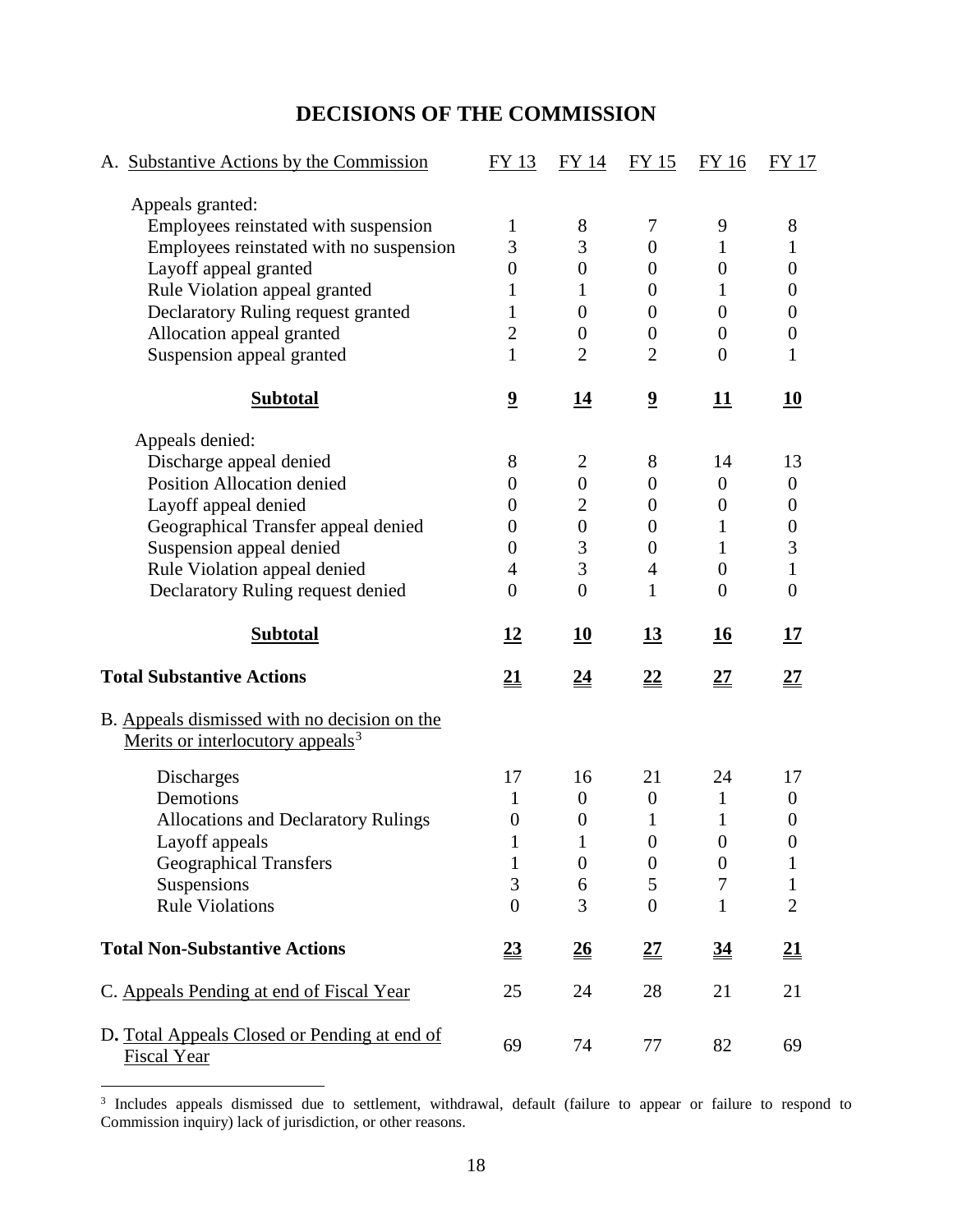

### **COMMISSION WORKLOAD Total Appeals Closed or Pending**

At June 30, 2017 there were a total of 21 appeals pending, with three of those from previous fiscal years (2010, 2013 and 2016). The chart below reflects the processing time for appeals that were concluded during fiscal years ended June 30. The time is calculated from the date the appeal was filed to the date the final decision of the Commission was rendered. This calculation is consistent with that reported on the Public Accountability Report issued by the Office of the Comptroller.



# **AVERAGE PROCESSING TIME (The goal is 180 days or less.)**

The average processing time of 202 days for fiscal year 2013 would be 164 days if one large rule violation appeal was removed from the calculation. The average processing time of 190 days for fiscal year 2014 would be 175 days if one large layoff appeal was removed from the calculation.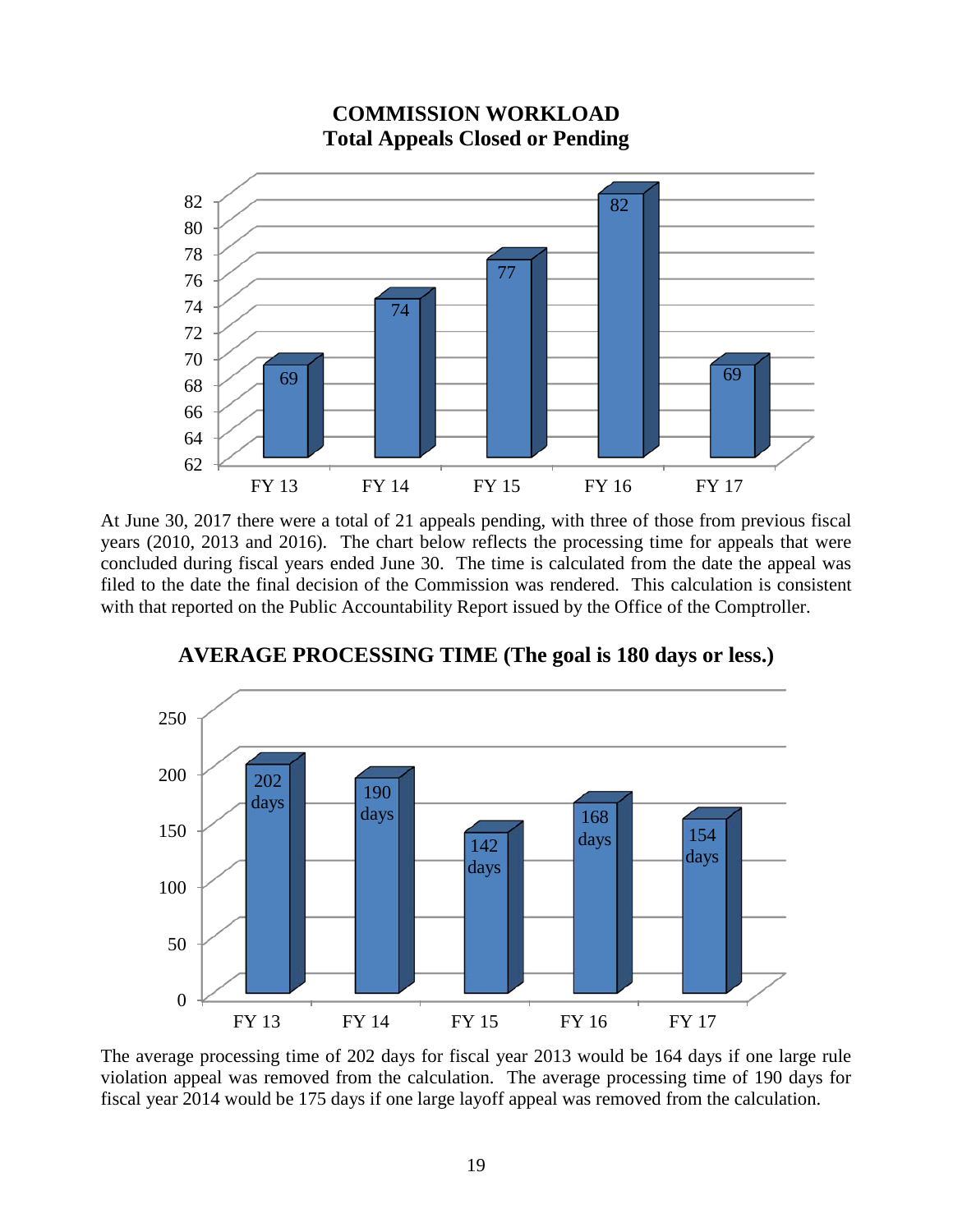#### **ADMINISTRATIVE REVIEW**

Parties that wish to appeal decisions of the Commission may do so in accordance with the provisions of the Administrative Review Law (735 ILCS 5/Article III). The following chart shows the administrative reviews and appeals filed for each fiscal year. If an appeal was filed during fiscal year 2008 and one of the parties filed for Administrative Review during fiscal year 2009, the statistic will be counted for fiscal year 2008.



The following table shows the results and current status of Administrative Reviews that were filed for fiscal years 2008 through 2017. This table shows Administrative Reviews by the year the appeal was filed, not by the year a court decision is ultimately rendered. The total of number of Administrative Review decisions can exceed the total number filed for the same year because decisions by both the Circuit Court and Appellate Court (if the Circuit Court decision was appealed) are counted separately.

|                                                      | 2008 | 2009           | 2010           | 2011           | 2012           | 2013           | 2014     | 2015           | 2016           | 2017           |
|------------------------------------------------------|------|----------------|----------------|----------------|----------------|----------------|----------|----------------|----------------|----------------|
| Commission upheld<br><b>Circuit Court</b>            | 11   | 6              | 8              | 7              | 4              | $\overline{4}$ | 3        | $\overline{0}$ | 6              | $\overline{0}$ |
| <b>Commission reversed</b><br><b>Circuit Court</b>   |      | $\theta$       | $\overline{2}$ | $\overline{0}$ |                | $\theta$       | $\theta$ |                | $\overline{0}$ | $\Omega$       |
| Commission upheld<br><b>Appellate Court</b>          |      | $\overline{2}$ | 3              | 4              | $\overline{2}$ |                | 2        | 1              |                | $\theta$       |
| <b>Commission reversed</b><br><b>Appellate Court</b> |      | $\overline{0}$ |                | $\mathbf{1}$   | $\Omega$       | $\theta$       | $\theta$ | $\theta$       | $\overline{0}$ | $\theta$       |
| Remanded                                             | 3    | $\theta$       |                |                | $\overline{2}$ |                | $\theta$ |                | $\theta$       | $\theta$       |
| Pending at June 30                                   |      | $\overline{0}$ |                |                | 3              | $\overline{4}$ | 3        | 4              | 4              |                |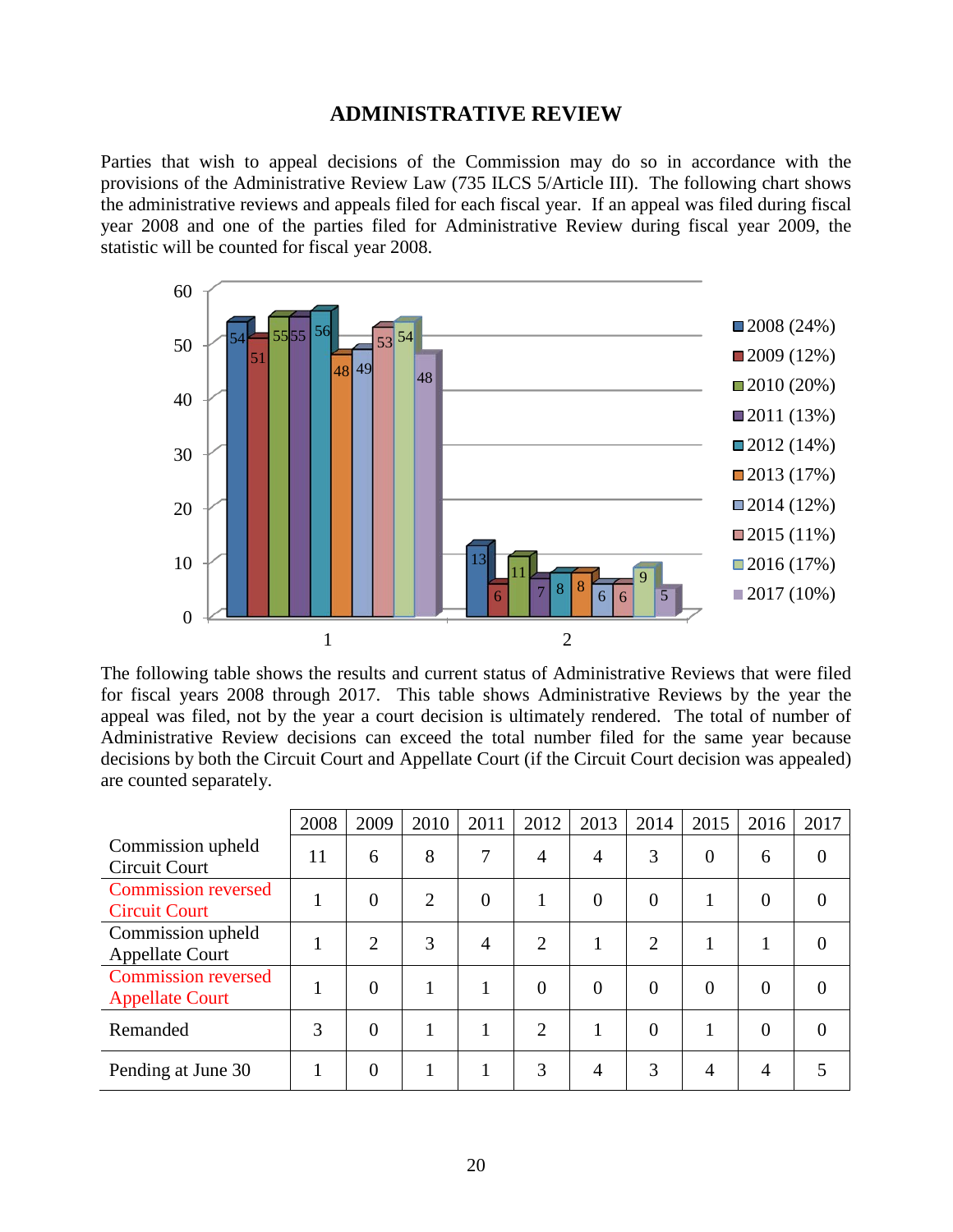### **GRIEVANCE COMMITTEE**

The Director of Central Management Services is required to appoint a grievance committee to hear Step 4 grievances comprising two employees of Central Management Services and one Commission employee with experience and knowledge in personnel administration and employee relations. The Director is allowed to substitute another agency employee in the absence of a Commission employee. There were no Step 4 grievance committee meetings with Commission employees during fiscal year 2017. Central Management Services indicated there were seven Rules Grievances filed during fiscal year 2017 and 25 pending at the  $4<sup>th</sup>$  level as of June 30, 2017. Central Management Services had not scheduled a grievance committee for many years. The Civil Service Commission made a concerted effort to insure that pending grievances were addressed by the grievance committee in the coming fiscal year as discussed in quarterly meetings with Central Management Services regarding this issue as well as the creation of a rule regarding an expedited method to address such grievances.

# **TRAINING**

In order to administer the State's merit system, agency administrators must have knowledge and expertise in all areas of personnel. Dealing with problem employees is often the most intimidating and frustrating aspect of personnel administration. It is the Commission's belief that while regrettable, discipline up to and including discharge is a necessary component of a good personnel system. The Commission, in an effort to make administrators aware of the requirements of successfully dealing with the disciplinary process, has offered agencies instruction in the disciplinary process. Numerous informal discussions on related issues occurred throughout the year between Commission staff and Agency administrators. On May 15, 2017 the Executive Director made a presentation at a meeting of the Labor Employment and Advisory Division on the role of the Commission in disciplinary proceedings along with an explanation on the Commission's deliberative process. There was a question and answer period afterwards.

The Commission staff is available to employees and agency administrators to respond to a variety of procedural inquiries regarding the operation of the Commission.

# **INTERAGENCY COMMITTEE ON EMPLOYEES WITH DISABILITIES**

The Chairman of the Commission is an ex officio member of the Interagency Committee on Employees with Disabilities that operates with no budget and no paid staff, and relies on the technical and financial support of its members and their respective agencies. The Chairman, through a representative of the Commission, participates in monthly meetings and disability awareness events throughout the year to address the diverse issues and concerns of the persons with disabilities employed by executive agencies of the State of Illinois.

# **STATE HISPANIC AND BILINGUAL EMPLOYMENT PLANS**

The Civil Service Commission does not discriminate on the basis of religion, race, national origin, sex, age, handicap, or any other non-merit factor in providing employment opportunities.